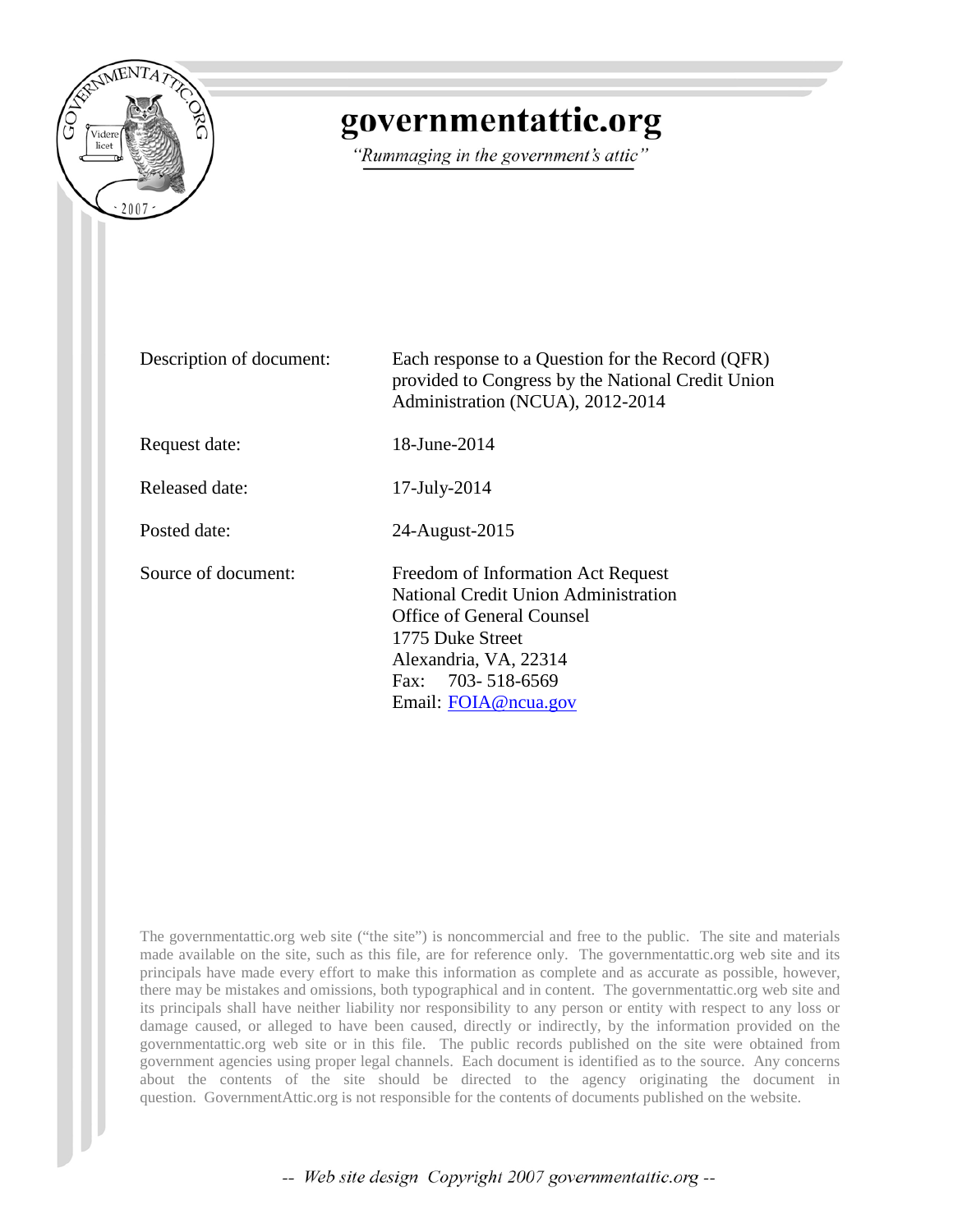

## **National Credit Union Administration**

July 17, 2014

SENT BY E-MAIL

This letter responds to your Freedom of Information Act (FOIA) request received by this office on June 18, 2014. You initially requested a copy of each response to a Question for the Record (QFR) provided to Congress by the NCUA going back to January 1, 2009. Due to potential search fees that exceeded what you were willing to pay, you agreed to modify your request to go back to January 2012.

Your request is granted in full. Attached are 24 pages of records responsive to the timeframe of your request.

If you have any questions related to your request, please contact this office at 703-518-6540 or by e-mail at FOIA@ncua.gov.

Also enclosed is an invoice for processing your request. Please send your payment, with a copy of the invoice, to the attention of the FOIA Processing Center. Payments are due within 30 days of the invoice date.

Sincerely,

 $'$ lleginci/n

Regina Metz Staff Attorney

GC/RM:CS l 4-FOI-00072 **Attachments** 

1775 Duke Street - Alexandria, VA 22314-3428 - 703-518-6300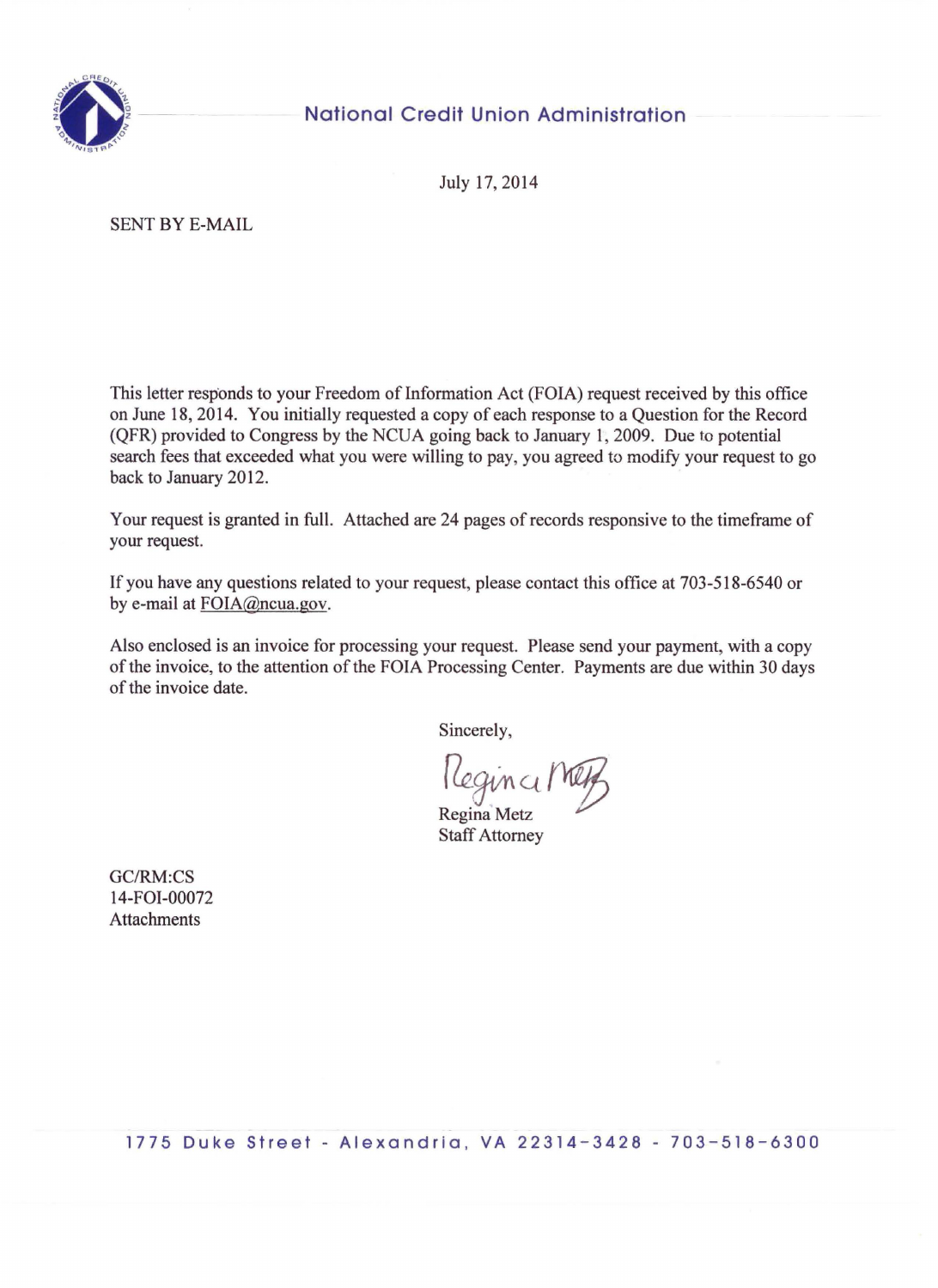#### **NCUA's Responses to Questions for the Record House Financial Services Financial Institutions and Consumer Credit Subcommittee Hearing on H.R. 3461, the Financial Institutions Examination Fairness and Reform Act February 1, 2012**

#### **Question Submitted by Congresswoman Carolyn McCarthy**

• **Are uniform classification standards achievable or is there an alternative way to bring consistency to the loan classification process for non-performing loans?**

In response to your question, I would like to emphasize, first and foremost, that commercial lending represents less than 10 percent of all lending activity in credit unions and amounts to \$37.2 billion in lending activity on an industry asset base of \$961 billion. Additionally, NCUA's response refers to the commercial lending activities of credit unions and not consumer lending activities, as the testimony and related questions focused on commercial loans. NCUA also believes the intention was to discuss non-accrual loan classification approaches, as well.

All of the federal regulators, including NCUA, participated in the development of the 2009 *Interagency Guidance on Prudent Commercial Real Estate Loan Workouts*. [1](#page-2-0) This authoritative guidance for credit unions details prudent best practices for commercial loan restructures and refinances. While this guidance is not incorporated in regulation, it provides a flexible prudential framework for financial institutions without creating undue regulatory burden or constraining institutions with varying degrees of risk, complexity, and diversity within their business models and commercial loan portfolios.

NCUA has also issued a Supervisory Letter in January 2010 entitled *Current Risks in in Business Lending and Sound Risk Management Practices*. [2](#page-2-1) This supervisory release identified NCUA's evaluation of risk in the industry, and set expectations for appropriate risk-management practices, as well as areas of focus by examiners.

NCUA trains examiners on the job and through formal classroom training on commercial lending practices and techniques. NCUA also makes use of specialized examiners with enhanced commercial loan training in our most sophisticated and largest commercial lending credit unions.

<span id="page-2-2"></span>Finally, it is important to emphasize that a classification methodology is primarily a vehicle to ensure that loan valuations are correct for financial statement presentation. Those valuations ensure that users of the financial statements, including investors and depositors, have a transparent view of the true financial condition of a financial institution. Any approach that clouds transparency would prove counterproductive and could have the effect of creating greater uncertainty in the marketplace.

<span id="page-2-0"></span> $\frac{1}{1}$ <sup>1</sup> See  $\frac{http://www.ncua.gov/Resource/Documents/LCU2010-07Encl.pdf}{$  as well as NCUA's Letter to Credit Unions 10-CU-07

<span id="page-2-1"></span><sup>10-</sup>CU-07<br><sup>2</sup> See <u>http://www.ncua.gov/Resources/Documents/LCU2010-02Encl.pdf</u> as well as See NCUA's Letter to Credit Unions 10-CU-02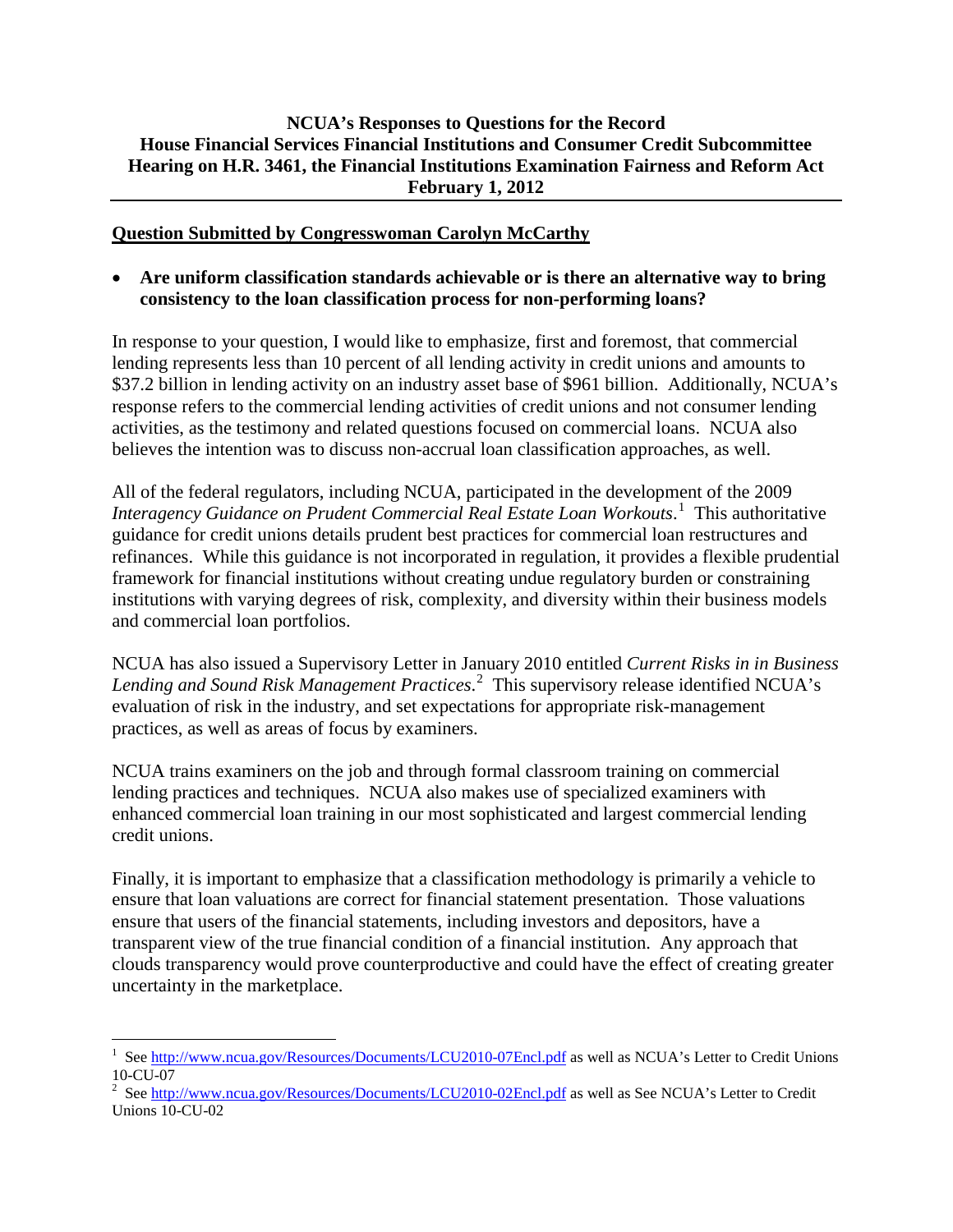#### *Identical Classification for Non-Performing Loans*

The classification of a commercial loan is, by nature, judgmental and requires both the financial institution management and examiner to evaluate collectability of a loan under unique circumstances related to that specific loan. Differences between loans, institutional underwriting practices, or even geographic concentration risks can vary significantly from one loan to another and one institution to another. It would be very difficult to apply a rigid set of identical standards across regulators when the conditions affecting the classification of a commercial loan can vary widely. As a result, the judgment of management and the examiner are critical to the effective classification of non-performing loans.

Currently, NCUA places the responsibility on credit unions to establish an appropriate classification policy that meets the complexity, size, and risk profile of the institution's commercial loan portfolio. Credit unions are further expected to consistently apply the methodology.

NCUA instructs examiners to evaluate the rigor and appropriateness of the credit union's methodology given the complexity, size, and risk profile of the institution's commercial loan portfolio. NCUA's evaluation will often include testing on individual credits, which can lead to conflict with management over a classification methodology. As mentioned earlier, NCUA's Letter to Credit Unions that circulated the *Interagency Guidance on Prudent Commercial Real Estate Loan Workouts* provides authoritative guidance to credit unions and examiners alike.

#### *Identical Classification for Non-Accrual Loans*

H.R. 3461 also would require the establishment of identical definitions and reporting requirements for non-accrual loans. The creation of "bright line" statutory requirements for financial reporting may grant relief during trying economic periods. Such laws, however, may have the opposite effect in periods of economic growth. Additionally, any legislative changes that could blur the public perception that financial statements are not transparent could result in a negative market effect.

The interagency *Policy Statement on Prudent Commercial Real Estate Loan Workouts* outlines policy considerations that should govern and inform credit unions' non-accrual and classification decision processes based on the size and complexity of the institution.<sup>[3](#page-2-2)</sup>

<sup>&</sup>lt;sup>3</sup> Currently, credit unions have the freedom to develop their own loan grading schematic. NCUA does not impose specific standards on credit unions, but provides guidelines to credit unions in a 2006 Interagency ALLL Policy Statement through an Appendix entitled *Loan Review Systems.* Examiners review a credit union's loan grading system as it provides important information on the collectability of the portfolio for use in a number of areas within the examination process. NCUA realizes loan grading assessments by their very nature involve a high degree of subjectivity. And NCUA has observed that a credit union's ability to estimate identify nonperforming loans and estimate credit losses on specific loans and groups of loans should improve over time as substantive information accumulates regarding the factors affecting repayment prospects. Therefore, our examiners should generally accept management's assessments when evaluating the appropriateness of the credit union's loan grades, and not seek adjustments when management has effectively incorporated reasonable and properly supported assumptions, valuations, and judgments into the evaluation process; and analyzed all significant qualitative or environmental factors that affect the collectability of the portfolio as of the evaluation date in a reasonable manner.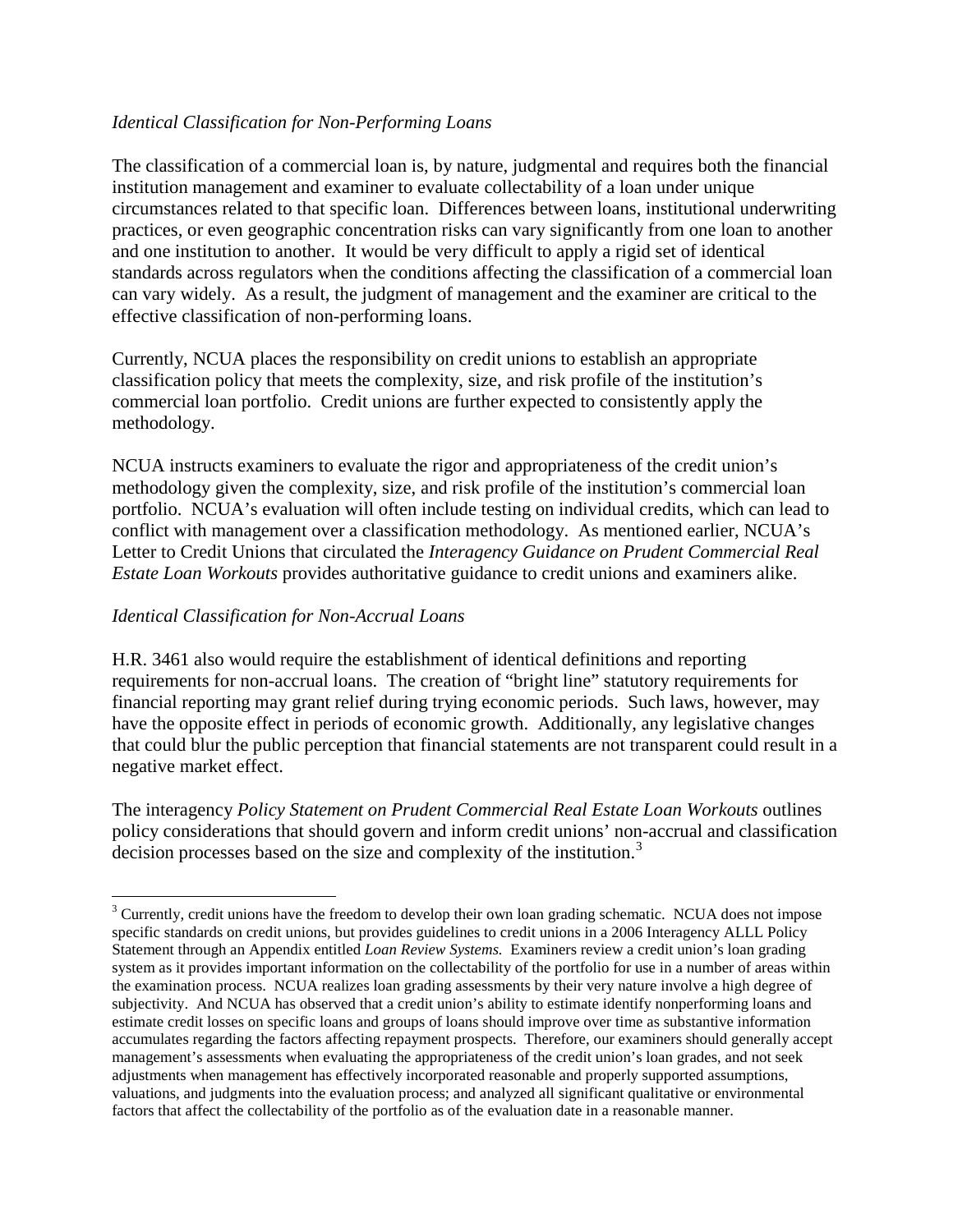NCUA's approach provides greater flexibility to credit unions to adapt to changing economic conditions. NCUA's approach also ensures that credit unions maintain autonomy in making loan performance judgments based on all the available facts and circumstances affecting loan collectability and performance.

The establishment of a statutory "bright line" to inform judgments that by their very nature require judgment may permit credit unions to ignore other available information about the borrower in consideration of true loan collectability. Less transparency or incomplete analysis can reduce the reliability of financial statements which could prove destabilizing.

NCUA's existing agency guidance allows for credit union and examiner judgments, but cautions examiners on a number of issues addressed in the proposed legislation. The existing guidance, when appropriately implemented, strikes the appropriate balance for all stakeholders.

Many of the concepts revolving around non-performance and non-accrual are also founded in Generally Accepted Accounting Principles (GAAP). Any legislative changes that conflict with GAAP have the potential to reduce transparency on the financial performance of a financial institution and could result in additional administrative burden of maintaining both a statutory and a GAAP financial statement presentation.

NCUA respectfully submits that the way to achieve consistency in the loan classification/grading, loss provisioning, and non-accrual processes is to strengthen consistent implementation of existing interagency guidance.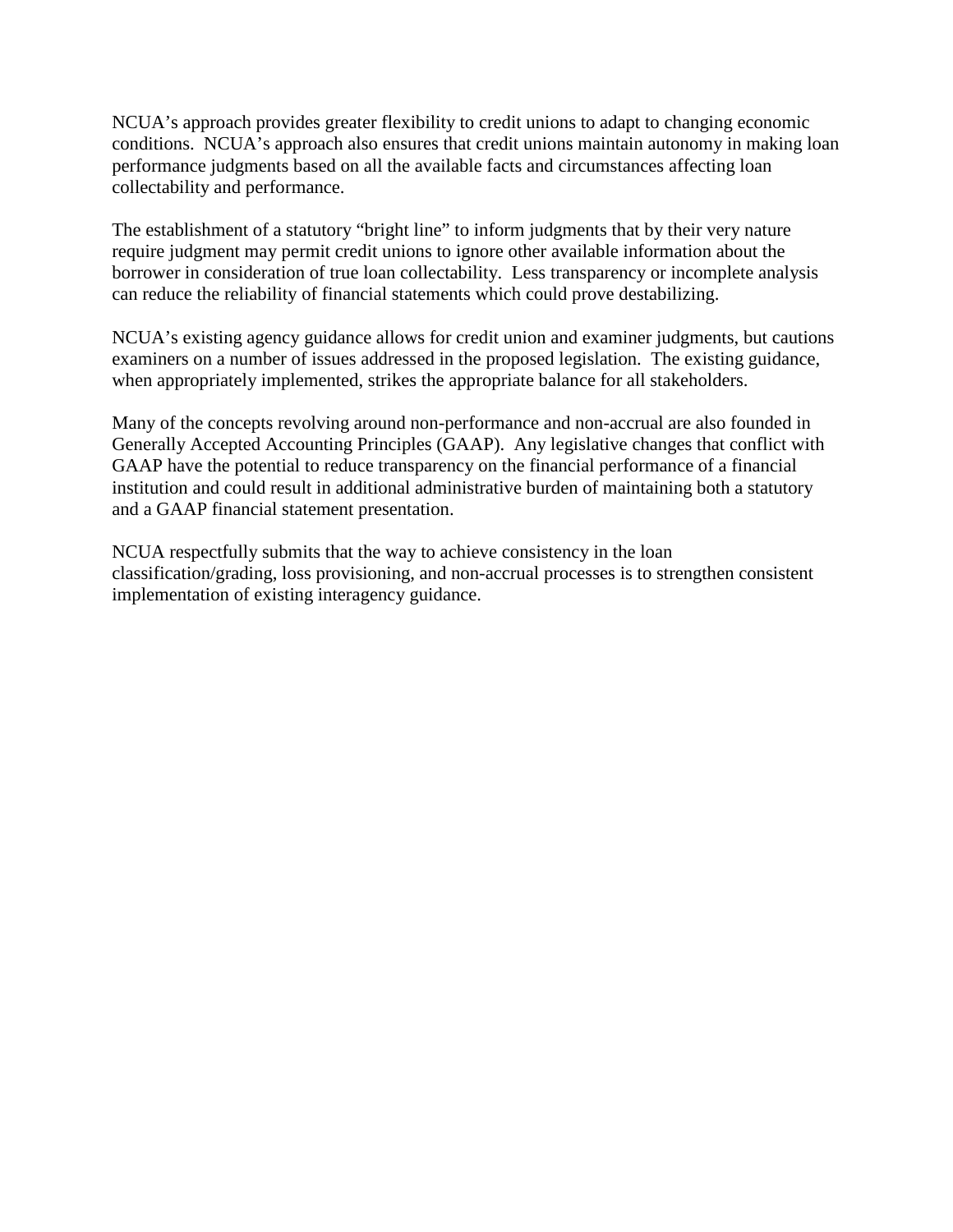#### **NCUA's Responses to Questions for the Record House Financial Services Financial Institutions and Consumer Credit Subcommittee Hearing on H.R. 3461, the Financial Institutions Examination Fairness and Reform Act February 1, 2012**

#### **Questions Submitted by Congressman Lynn Westmoreland**

• **How many examiners have been disciplined since 2008? How many were disciplined for not fully utilizing standard agency guidance for examination procedures?**

Since 2008, the National Credit Union Administration (NCUA) has disciplined 15 examiners. Of the 15 examiners disciplined, two of them were for not fully utilizing standard agency guidance.

#### • **How many examiners have had employment terminated since 2008 for performance?**

Since 2008, NCUA has terminated 29 examiners for performance. Of those 29 examiners, 26 were terminations of probationary employees within their first year of federal employment, and three had worked at NCUA for more than a year.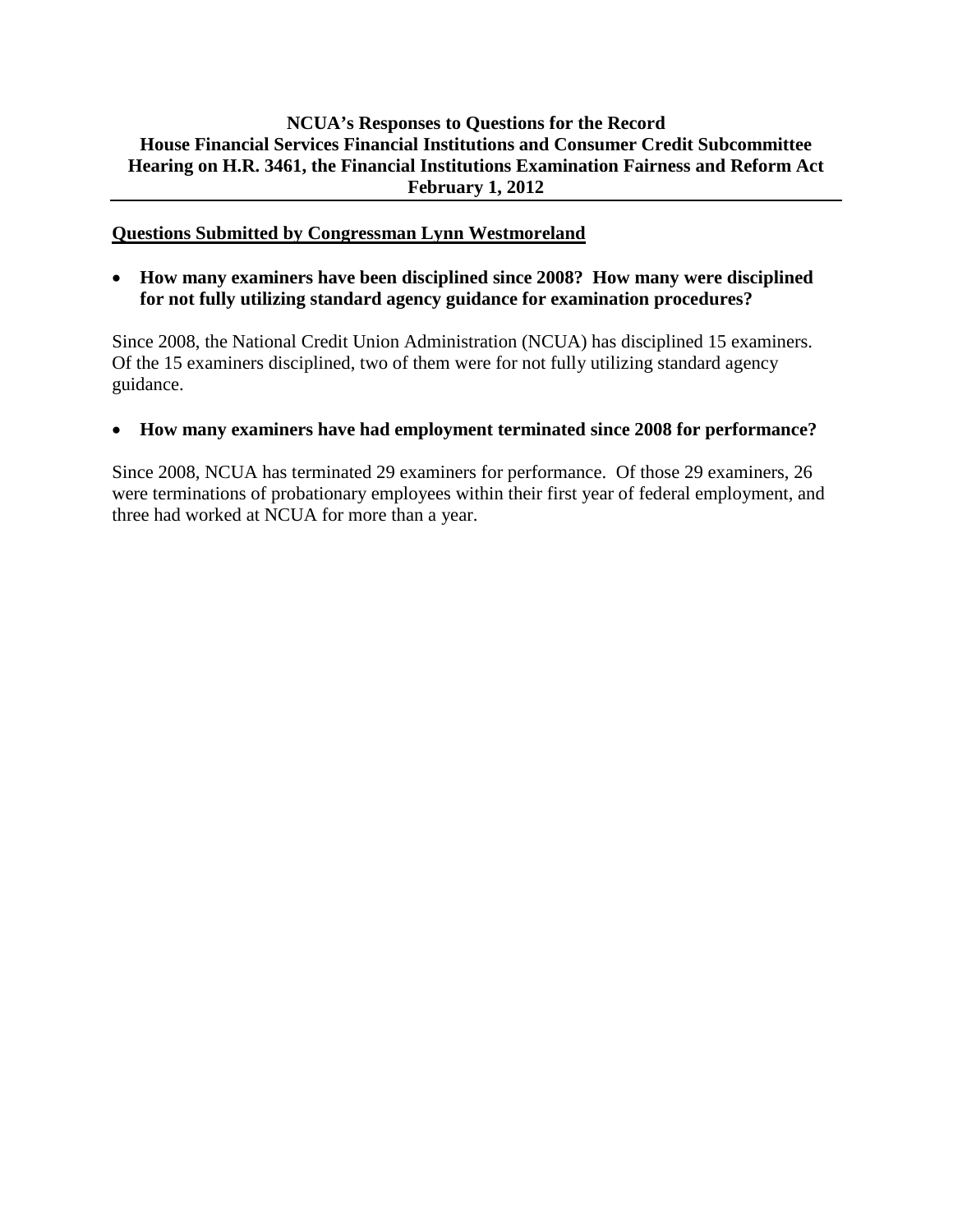**Questions for Michael J. McKenna, NCUA General Counsel, from Congressman Peter King**

 **Recently, NCUA proposed a risk-based capital rule for credit unions over \$50 million in assets. This rule would impose a Basel-like capital regime on top of the already stringent statutory capital requirements that credit unions must follow.**

**I have heard a number of concerns from credit unions regarding this proposal. In the proposed rule, the Board indicates that if the rule were applied today only a small number of credit unions would be reclassified as undercapitalized and that these credit unions would collectively have to raise \$63 million in order to be adequately capitalized. However, industry groups have estimated that credit unions will have to hold an additional \$6.7-\$7.3 billion in capital in order to keep the same capital cushion as they currently hold.**

#### **Why is there such a large discrepancy between the Board's estimated impact and the impact credit unions believe they will sustain?**

Some trade associations have estimated that the implementation costs could run as high as \$7 billion, but NCUA estimates the cost as substantially less. The industry's overstated figures are based on a questionable assumption that every federally insured credit union would seek to maintain its current capital cushion above the regulatory minimum.

For example, if a credit union currently has 13 percent net worth, it has a 6 percent cushion between the 7 percent leverage capital requirement and their actual net worth. If the same credit union's risk-based capital ratio became 13 percent under the proposed rule, industry is suggesting that it needs to add another 3.5 percent in its estimate. This estimate suggests that credit union management holds excess capital for other than an informed understanding of the risk in their balance sheet. As a result, the industry group projected the impact to be between \$6.3 and \$7.3 billion.

In reality, the decision whether to hold a capital cushion and how large that should be is a business decision that each credit union makes. The proposed rule does not require credit unions to maintain any specific capital cushion above the regulatory minimum standard for being wellcapitalized. Additionally, the measure of an individual credit union's capital adequacy should not be based upon maintaining a targeted dollar amount above the regulatory minimum. Proper capital adequacy measurement should be much more granular and based on each credit union's strategic plan and risk profile.

Under NCUA's proposed rule, the overwhelming majority of credit unions would experience no change in their assigned prompt corrective action category. Overall, the proposed rule would only apply to federally insured credit unions with assets of \$50 million or more—approximately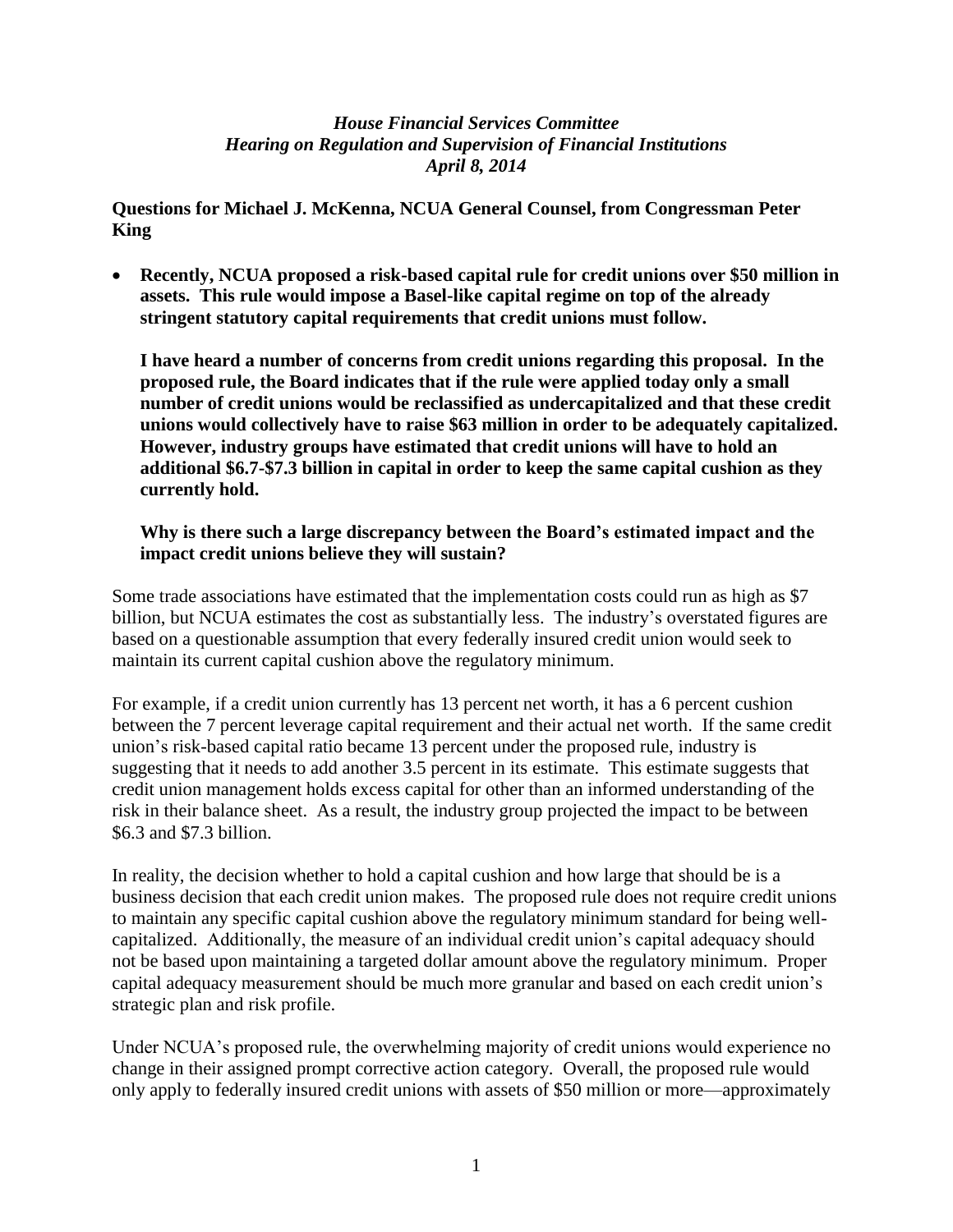2,200 out of about 6,600. As a result, the estimated 4,400 federally insured credit unions below \$50 million in assets—two-thirds of all credit unions—are not affected by the proposed rule. No small credit union's capital requirement would be affected by the new rule.

Of the 2,200 credit unions subject to the rule as proposed, nearly half would actually see an improvement in their capital levels relative to their risks. Additionally, because the overwhelming majority of these 2,200 credit unions would experience no change in their prompt corrective action category under NCUA's proposed rule, the rule would not require them to raise any additional capital. Under the proposed rule and using December 2013 data, 92 percent of all federally insured credit unions would remain well capitalized, 5 percent of credit unions that are currently undercapitalized would remain so, and only 3 percent of credit unions would see a reduction in their prompt corrective action category because of the proposed rule.

Collectively, only 201 federally insured credit unions comprise the 3 percent affected by the proposed rule. NCUA estimates these credit unions would need to add a collective total of about \$633 million in additional capital—but only if all 201 choose to maintain their balance sheets' current risk exposure. Alternatively, without raising any more capital, these affected credit unions could reduce their risk-weighted assets; or they could choose a combination of these two strategies.

#### **Did NCUA conduct an economic analysis of its proposal before putting this rule out for comment?**

As I mentioned earlier, there are 201 federally insured credit unions in the 3 percent affected by the proposed rule. NCUA estimates these credit unions would need to add a collective total of about \$633 million in additional capital (equivalent to 0.8 percent of assets on average), but only if all 201 choose to maintain their balance sheets' current proportional risk exposure as they continue to grow. This amounts to about one year of earnings for the typical credit union. Alternatively, these affected credit unions could reduce their risk-weighted assets to comply with being well-capitalized under the proposal, or choose some strategic combination of the two.

Since the imposition of Prompt Correction Action requirements, NCUA has worked effectively with those credit unions that experience declines in their capital position through the supervision process. Credit unions that decline from well-capitalized to adequately capitalized are only subject to the statutory earning retention requirement, which can be waived as conditions warrant. NCUA regulations do not establish a time table for a credit union to become wellcapitalized.

#### **Will you consider conducting additional analysis of this proposal's economic impact before issuing a final rule?**

Yes. NCUA plans to carefully review all comments and to continue to analyze scenarios and issues raised. As NCUA works through the 2,052 comments on the proposed rule provided by stakeholders, we will consider the impact of changes to the rule and address any changes we can make to the supervision process to assist credit unions in adjusting to the revised requirements.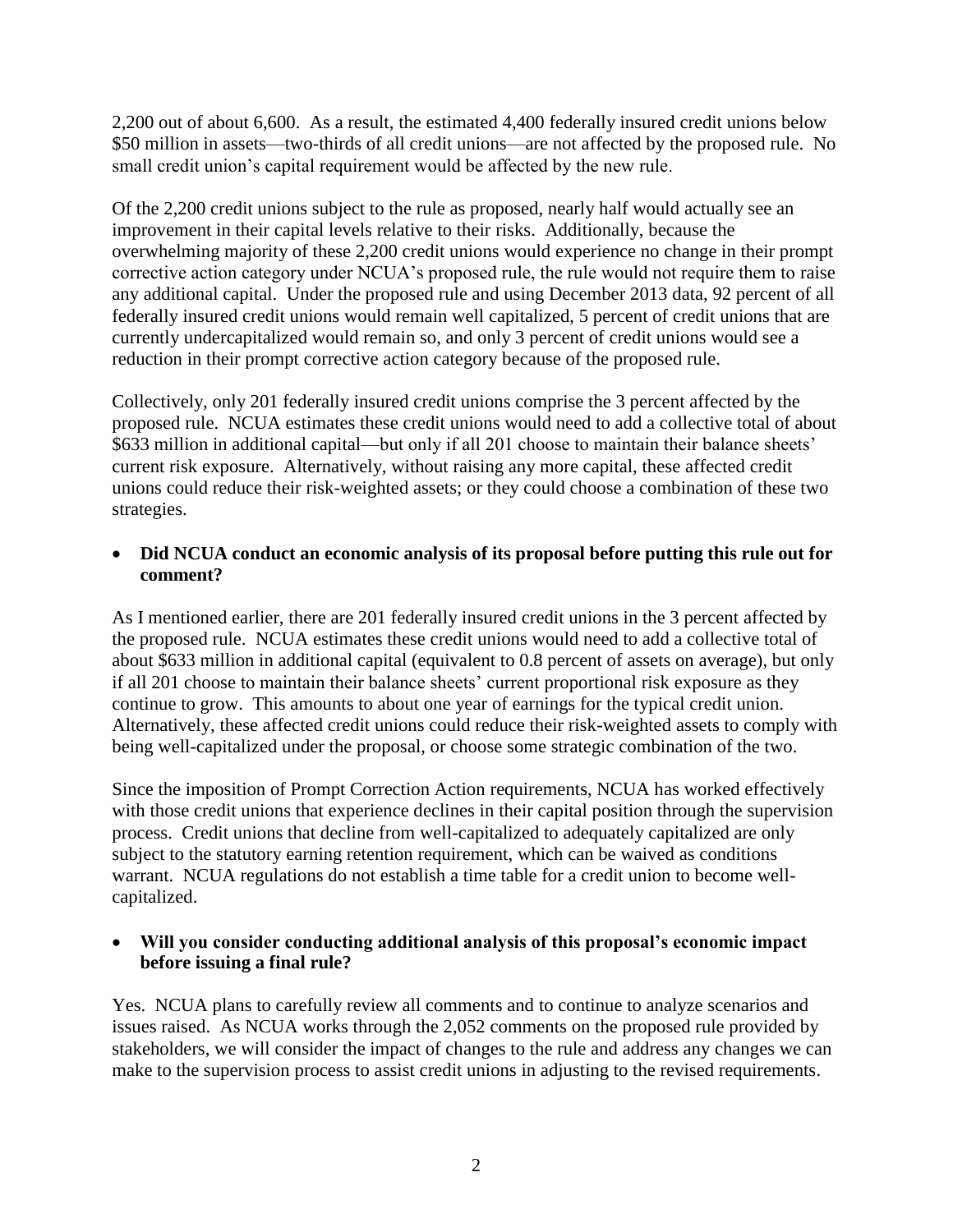**Would the Board be concerned if credit unions were forced to reserve \$7 billion as a result of this proposal?**

The Board is considering the costs associated with implementing the proposed rule. As discussed above, the \$7 billion estimate reaches far beyond the capital improvements contemplated in the proposed risk-based capital rule. NCUA estimates that the 201 credit unions that would drop to adequately capitalized or undercapitalized under the proposed rule would need to raise approximately \$633 million in additional capital, which represents approximately 12 months of earnings for the affected credit unions, but only if these credit unions choose to maintain their balance sheets' current risk exposure. Alternatively, without raising any more capital, these affected credit unions could reduce their risk-weighted assets; or they could choose a combination of these two strategies.

 **The Board put this rule out for comment earlier this year and provided stakeholders 90 days to submit their views. When the rule is finalized, credit unions will have 18 months to come into compliance.**

**Why did the Board reject industry representatives' request to extend the comment period? Will you consider giving stakeholders more time to comment on this proposal?** 

The NCUA Board planned on a 90-day comment period to allow more time than the standard comment period of 30 or 60 days. From the time the NCUA Board issued the proposed rule on January 23 until the close of the comment period on May 28, commenters ultimately had 125 days to review the proposed rule. In all, the comment period was NCUA's second longest in the last two decades and provided ample time for stakeholders to review and provide useful comments.

NCUA received 2,052 letters during the comment period on the risk-based capital rule, the most in the agency's history. The volume and depth of the letters we received, some as long as 47 pages indicate a thoughtful and considered review of all relevant issues. Before finalizing our revised rule on risk-based capital, we plan to carefully analyze and evaluate every comment received.

 **How do you respond to the concerns that credit unions will be asked to implement this new rule in 18 months' time, but small banks will have been afforded nearly nine years to implement Basel III from the time it was first proposed to when it goes into effect in 2019?**

The NCUA Board is committed to re-evaluating the amount of time needed before the final rule goes into effect and has indicated an open mind about extending the implementation period based on the comments received. It will take time for the affected credit unions to amend their risk polices and adjust their balance sheet strategies to comply with the revised regulation. During that same time, NCUA will also need to make major data system changes to accommodate the final risk-based capital rule changes. NCUA will look closely at the impact of implementation timeframes as part of the final rulemaking.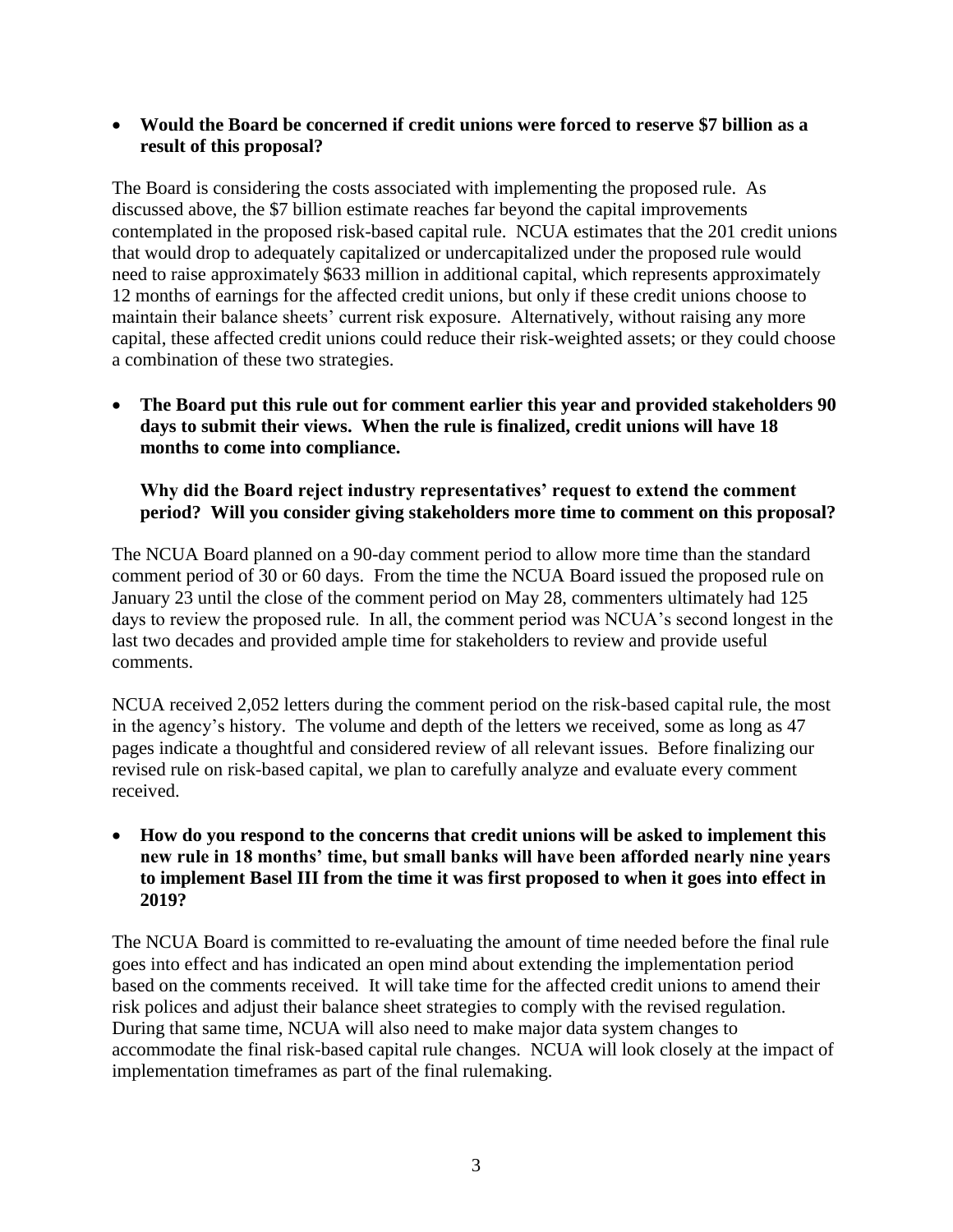#### **Do you have any concerns that credit unions may not be able to raise enough capital quickly enough to maintain the capital buffers under which they currently operate?**

No. First, there is no requirement for a credit union to maintain a buffer above the required regulatory minimum. Most complex credit unions have already accounted for at least some of the additional risk in their balance sheets with additional reserves. The additional capital required equates to about 12 months of average earnings, and some credit unions will choose to reduce their risk profiles.

#### **Will you consider giving credit unions more time to come into compliance with this regulation after it is finalized? If not, why not?**

Yes. We continue to analyze implementation capabilities within the credit union system. As part of our review of comments and financial analysis of impact, we will evaluate alternative implementation timelines.

 **Why is the Board proposing a risk-based capital rule that includes features that are more stringent than the requirements on FDIC-insured banks, when the National Credit Union Share Insurance Fund is strong and natural person credit unions are well-capitalized?**

To comply with the Federal Credit Union Act, NCUA is required to update credit unions' riskbased capital standards as financial regulatory capital standards evolve and to be comparable with other federal financial agencies. However, the law also requires NCUA to consider "all material risks" to federally insured credit unions, in contrast to requirements for banks. So while the new Basel III capital accord focuses mainly on credit risk, NCUA's capital standard, to comply with the Federal Credit Union Act, must also account for relevant risks including interest rate and concentration risks. While the proposed rule in some places has a higher risk weight than banks, in other places the risk weight is lower, as is the case with the risk weighting on consumer loans.

The stakeholder feedback received during the comment period will help to inform the NCUA Board's determination of the most appropriate risk weight for each asset type.

 **Some of the proposal's risk weights would be considerably higher than those applied to community banks under the Basel system even though credit unions are more risk averse.**

#### **How did the Board determine the risk-weighting under this proposal?**

While striving for overall comparability with the FDIC's rule, NCUA has proposed several different risk weights, consistent with the law, such as a lower weight of 75 percent for credit unions' consumer loans in comparison to the banking system's risk weight of 100 percent. NCUA also proposed retaining the tiered risk-weight approach from our existing rule to account for higher concentrations in member business loans and mortgage loans. A 2012 report by the Government Accountability Office specifically recommended NCUA address such concentration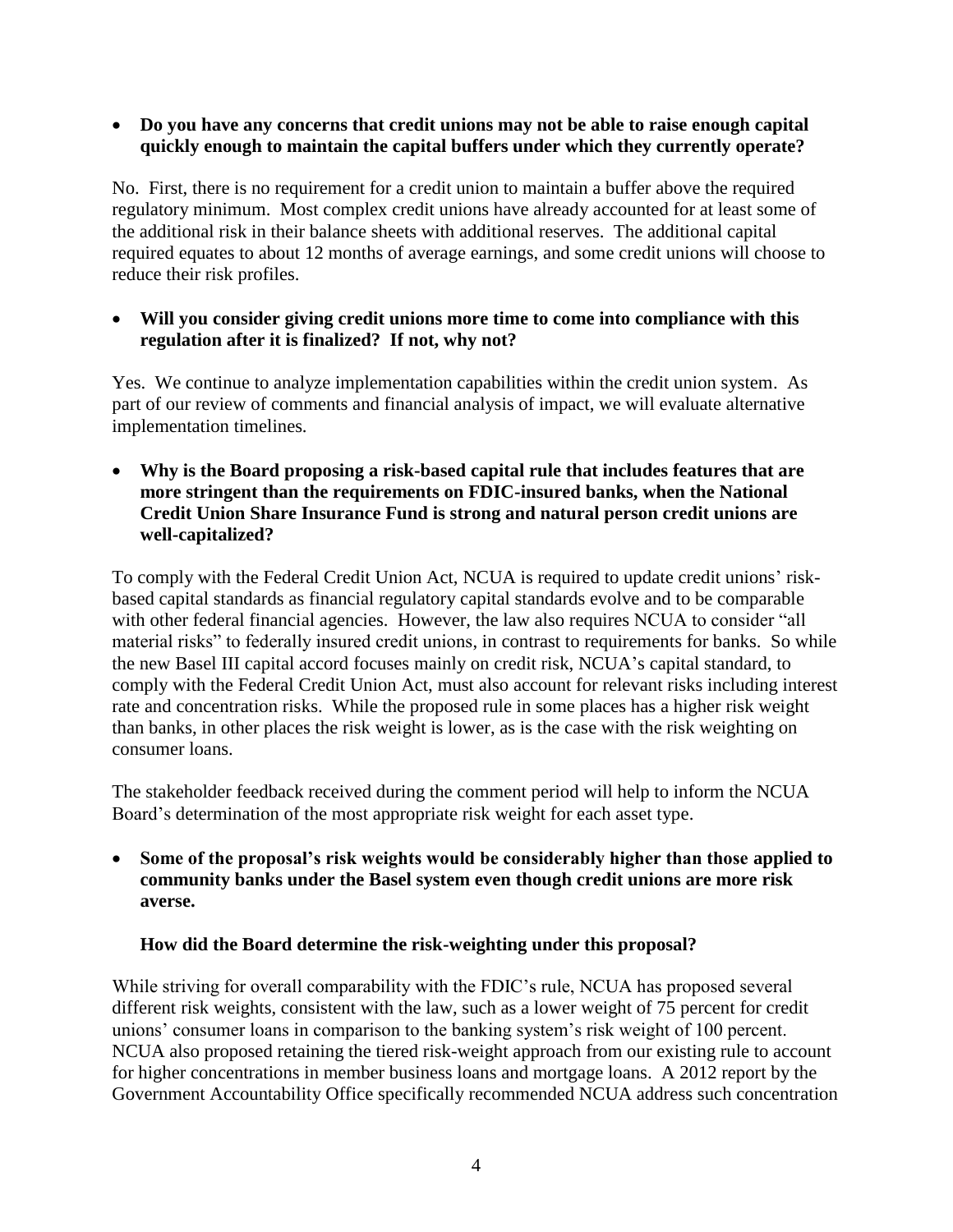risk. Similarly, NCUA proposed maintaining tiered risk weights for longer-term investments in order to account for interest rate risk.

Please be assured, as part of the rulemaking process, the NCUA Board will carefully consider the comments received when determining how best to calibrate the final risk weights, including any comments received about the risk weights for real estate loans, agricultural loans, and member business loans. The stakeholder feedback will help to inform us in determining the most appropriate risk weight for each asset type. Further, when issuing the final rule, we will provide further clarity in response to comments as to how NCUA calculated certain risk weights and why those risk weights may, in some instances, differ from the risk weights for federally insured banks.

 **Why does the proposed rule apply higher risk weights for mortgage loans and business loans for credit unions that have higher concentrations of these loans? Is there a comparable requirement under the Basel III rules for small banks?**

The Federal Credit Union Act specifically requires NCUA to consider any material risks in developing a risk-based capital requirement for credit unions, including concentration risk. The Government Accountability Office in reports about NCUA and the NCUA Inspector General in recent material loss reviews have both cited concentration risk as a material risk. As a result, NCUA needed to address these risks in the proposed risk-based capital rule. Basel III represents the bank capital standard, but as noted above it generally does not address concentration and interest rate risks.

 **Why has the NCUA chosen to account for interest rate risk and concentration risk in a capital system as opposed to through supervision and examination which is how it is done now for credit unions and community banks? Is the examination and supervision process currently in place now broken?**

While the new Basel III capital accord focuses mainly on credit risk, NCUA's capital standard, to comply with the Federal Credit Union Act, must also account for any material risks, including interest rate and concentration risks. NCUA maintains strong safety and soundness oversight and appropriate regulation scaled to minimize regulatory burden. However, additional capital serves as a risk-mitigation measure and a deterrent to excessive risk taking, while also providing an individual credit union the discretion to determine the business model that best fits its membership base. Addressing concentration risk through risk-based capital provides flexibility while encouraging appropriate market discipline with our supervised institutions.

Critics contend that because most U.S. credit unions survived the crisis with relatively strong capital, this rule is unnecessary. However, that survival required an infusion of \$20 billion from NCUA's Central Liquidity Facility and \$6 billion from NCUA's line of credit at the U.S. Treasury. Even with that extraordinary level of assistance, 102 credit unions failed during the economic downturn. Although many of those failed credit unions appeared to have high net worth ratios, they actually lacked sufficient capital to protect against the risks on their balance sheets. Those failures cost the National Credit Union Share Insurance Fund three-quarters of a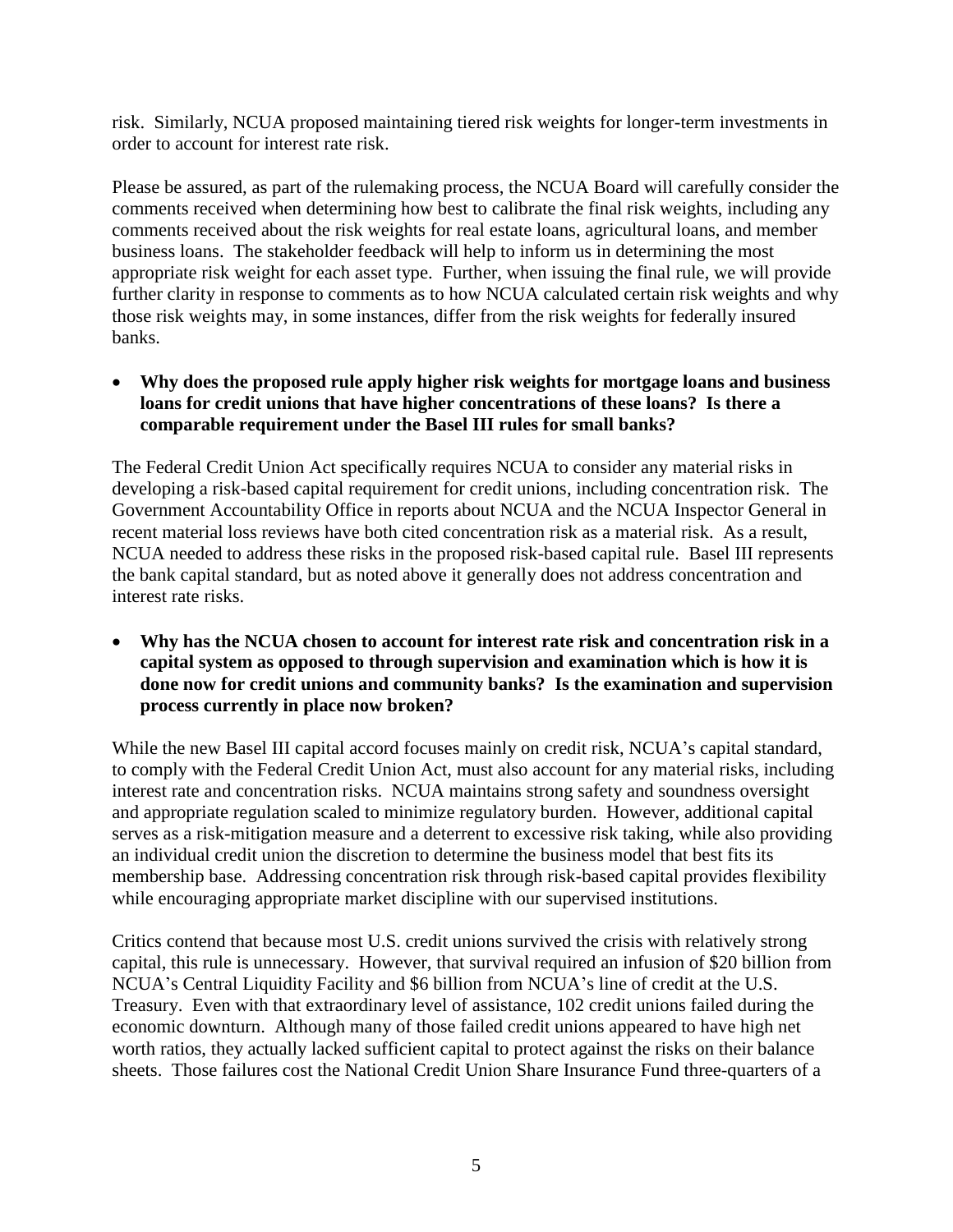billion dollars. This cost had to be paid by all surviving credit unions, which as cooperatives, are required by law to share in the losses on a proportional basis.

Had NCUA's proposed risk-based capital rule been in place before the crisis, the \$750 million in losses would have been substantially reduced, and several credit union failures could have been avoided.

#### **Do you have concerns that these risk weightings could hinder credit union lending to home owners and small businesses?**

The current regulatory framework for credit unions provides many options for an informed management team to continue providing or even increasing service to its members. The current rule has higher risk weights for real estate loans and for member business loans. The current rule also does not curtail either real estate lending or member business lending.

Most credit unions would continue to be well-capitalized under the proposed rule. Only three percent of federally insured credit unions need additional capital to attain adequate levels of riskbased capital. Additionally, many credit unions engaging in these types of lending already carry more than the required leverage ratio in capital.

The relatively small number of credit unions with large concentrations of real estate or member business loans currently pose a risk and potential cost to other institutions through the cooperative credit union system. In other words, these institutions may become a drag across all institutions in small amounts that could more broadly hinder the industry's ability to lend to its members. The proposed risk-based capital rule merely requires institutions assuming greater levels of risk to account for more of it on their own balance sheets instead of transferring costs to other well-capitalized credit unions that are more diversified and less risky. The improved capital standard helps ensure long-term sustainability across the industry. Long-term viability is the most effective means of assuring members have choices in their borrowing decisions.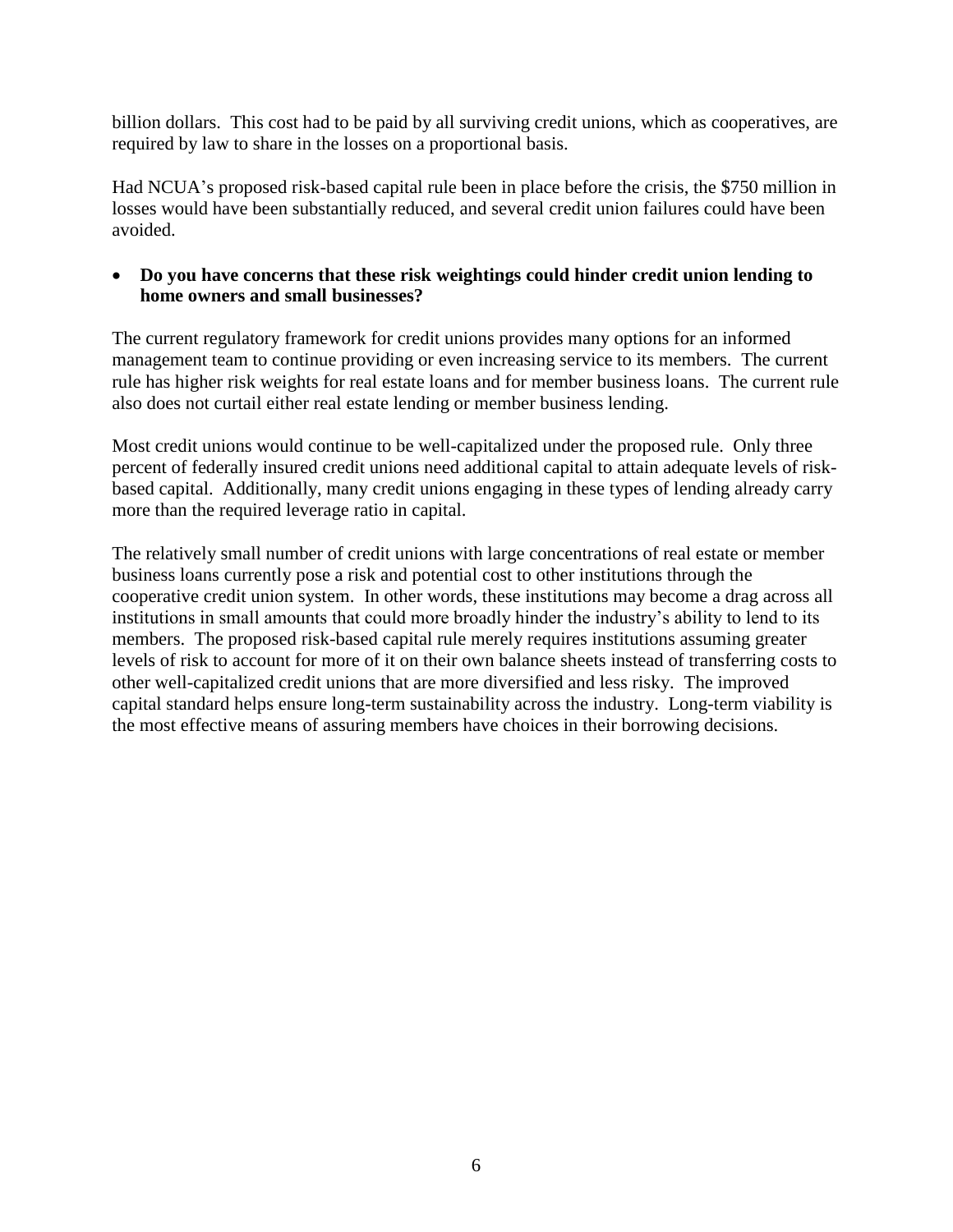#### **Questions for Michael J. McKenna, NCUA General Counsel, from Congressman Ed Royce**

 **Related to the proposed risk-based capital rule for credit unions over \$50 million in assets, how did the NCUA determine the risk-weighting under this proposal?**

While striving for overall comparability with the Federal Deposit Insurance Corporation's rule, NCUA proposed several different risk weights, consistent with the law, such as a lower weight of 75 percent for credit unions' consumer loans in comparison to the banking system's risk weight of 100 percent. NCUA also proposed retaining the tiered risk-weight approach from our existing rule to account for higher concentrations in member business loans and real estate loans. A 2012 report by the Government Accountability Office specifically recommended NCUA address such concentration risk. Similarly, NCUA proposed maintaining tiered risk weights for longer-term investments in order to account for interest rate risk.

As part of the rulemaking process, the NCUA Board will carefully consider the comments received when determining how best to calibrate the final risk weights, including any comments received about the risk weights for real estate loans, agricultural loans, and member business loans. The stakeholder feedback will help to inform NCUA in determining the most appropriate risk weight for each asset type. Further, when issuing the final rule, NCUA will provide additional clarity in response to comments as to how the agency calculated certain risk weights and why those risk weights may, in some instances, differ from the risk weights for federally insured banks.

 **Why does the proposed rule apply higher risk weights for mortgage loans and business loans at credit unions with higher concentrations of these loans? Do the Basel III rules applying to small banks include a comparable requirement?**

The proposed risk weights reflect material risks that must be accounted for in a risk-based capital system for credit unions. NCUA's existing risk-based net worth standard has higher risk weights for higher concentrations of mortgage loans and member business loans. The Federal Deposit Insurance Act does not include the same requirements for banks.

Specifically, section 216(d) of the Federal Credit Union Act requires NCUA to formulate a riskbased net worth requirement to apply to complex credit unions. The subsection also mandates that the risk-based net worth requirement must "take account of any material risks against which the net worth ratio required for [a federally] insured credit union to be adequately capitalized may not provide adequate protection." This includes interest rate risk and concentration risk.

Congress indicated that the design of the risk-based net worth requirement "should reflect a seasoned judgment about the actual risks involved." Congress also encouraged NCUA to ―consider whether the six percent requirement provides adequate protection against interest-rate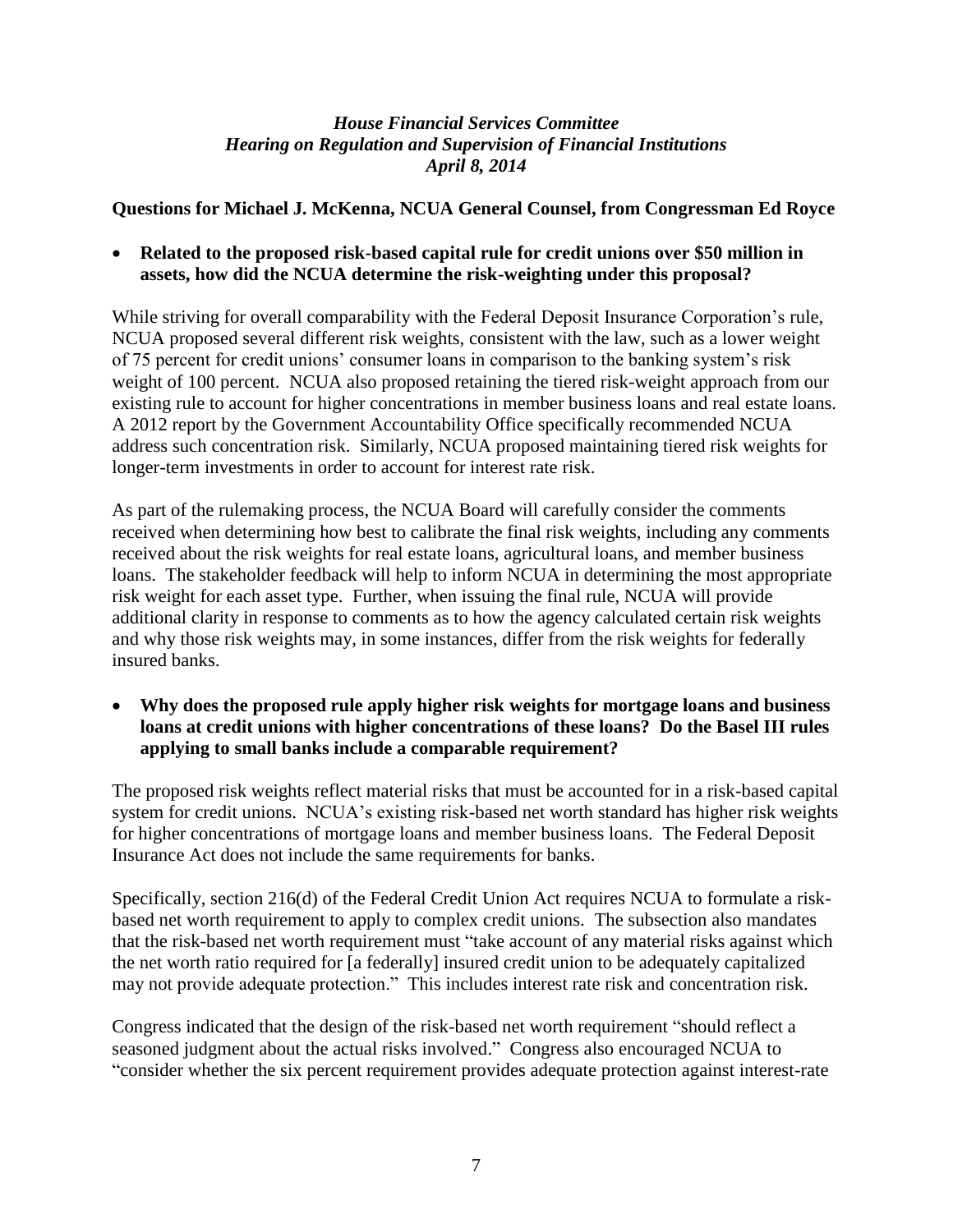risk and other market risks, credit risk, and the risks posed by contingent liabilities, as well as other relevant risks."

 **Have you evaluated the impact of these new capital rules in rural areas, where credit unions often have high concentrations of agricultural and business loans? If so, what were the findings?**

In evaluating the impact of the proposed rules, regardless of the location of the credit union NCUA determined the number of credit unions with higher-risk balance sheets that could experience a decline in their prompt corrective action classification. We then conducted further analysis including extensive "what if" analysis of changes in risk-weights and concentration risk thresholds. Finally, during the comment period NCUA provided credit unions with an online tool to determine their proposed risk-based capital measure to improve understanding of the proposal.

Collectively, there are 201 federally insured credit unions affected by the proposed rule; some of these credit unions operate in rural areas. NCUA estimates these credit unions would need to add a collective total of about \$633 million in additional capital (equivalent to 0.8 percent of assets on average), but only if all 201 choose to maintain their balance sheets' current risk exposure. This amounts to about one year of earnings for the typical credit union. Alternatively, these affected credit unions could reduce their risk-weighted assets to comply with being well capitalized under the proposal, or choose some strategic combination of the two.

Additionally, many credit unions in rural areas would also be eligible for a low-income designation, which would provide an opportunity to raise supplemental capital if needed.

 **You stated at the hearing that these risk-weightings take into consideration the unique characteristics of credit unions? How is this done?**

We adjusted the risk weightings based on our supervisory and loss experiences in the credit union system, as well as historical credit union performance. For example, because of credit unions' historical performance with consumer loans, a lower weight of 75 percent was used in comparison to the banking system's risk weight of 100 percent. Additionally, loss experiences indicate that some federally insured credit unions that have failed had mismanaged real estate portfolio and member business loan concentrations. The proposed rule addresses the concentration risk in these areas as required by the Federal Credit Union Act.

 **Related to small business lending (please provide reasoning if you believe the NCUA does not have the authority to provide regulatory relief), does the NCUA have the authority to allow loans on a 1-4 family dwelling to be excluded from loans counted toward the MBL statutory cap, even if the borrower does not use the dwelling as its primary dwelling, if the dwelling is used as such by any member of the credit union? (For example, Member X obtains a loan on a 1-4 family dwelling and rents it to another member who uses the dwelling as a primary residence. That loan should not count toward the cap.)**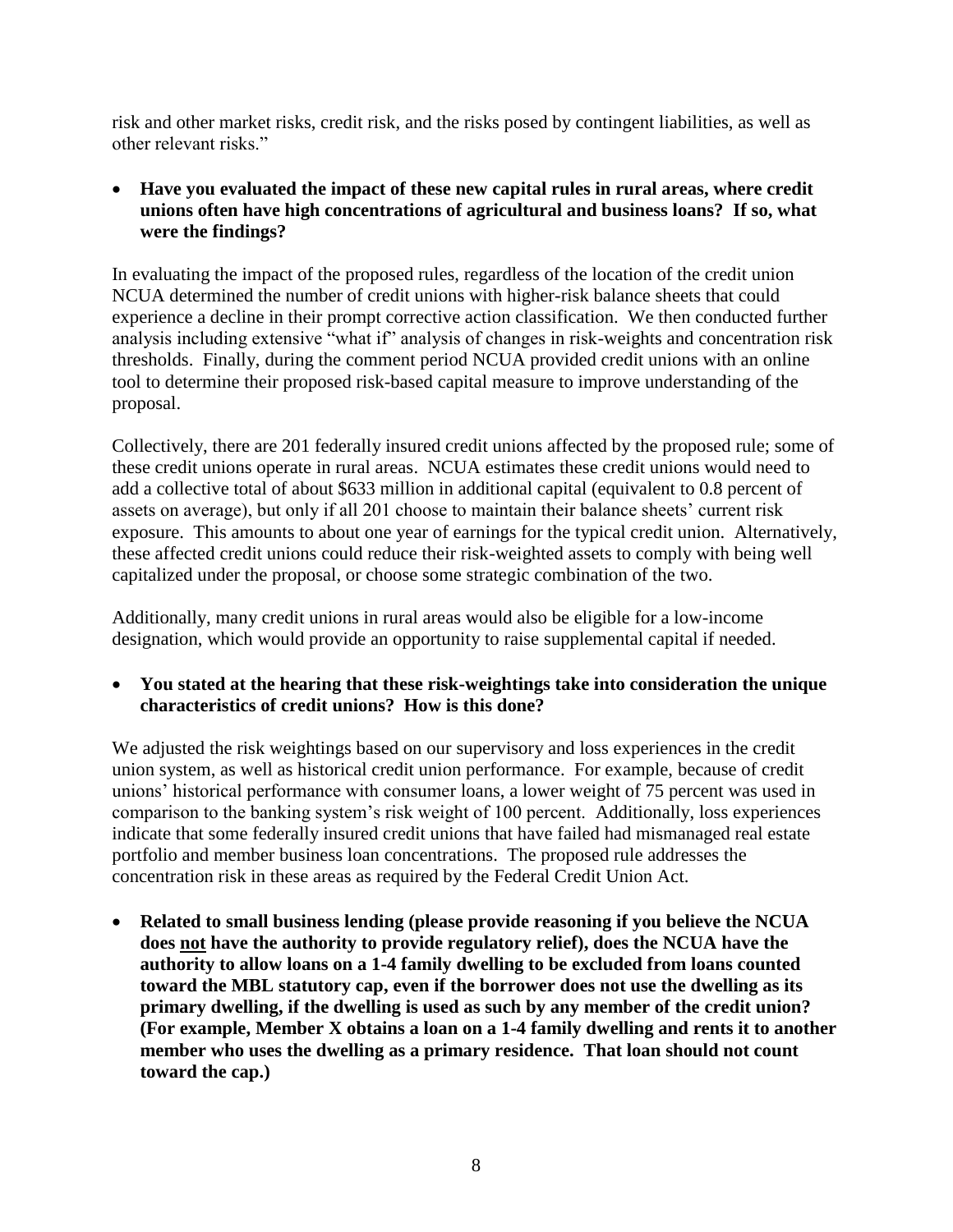NCUA lacks the authority to allow loans on a 1-to-4 family dwelling to be excluded from the member business lending cap if the borrower does not use the dwelling as a primary residence, even if the dwelling is used as a primary residence by another credit union member. The Federal Credit Union Act provides that an extension of credit that is fully secured by a lien on a 1-to-4 family dwelling that is the primary residence of a member is exempt from the definition of member business loan. NCUA interprets this to mean the dwelling is the primary residence of the borrower. Legislative history of this provision supports this interpretation.

 **Does the NCUA have the authority to allow credit unions, which have a significant proportion of their loans in MBLs for the last five years, to qualify for an exemption from the cap under the "history of primarily making MBLs" provision of the Federal Credit Union Act?**

NCUA has the statutory authority to define if a credit union, which has had a significant proportion of its portfolio in member business loans for the last five years, has a history of primarily making member business loans and would therefore qualify for an exemption from the statutory cap. However, the current regulation defines credit unions that have a history of primarily making member business loans as credit unions that have either 25 percent of their outstanding loans in member business loans or member business loans comprise the largest portion of their loan portfolios, as evidenced by any Call Report or other document filed between 1995 and 1998. The Call Report years noted in the definition reflect the time period leading up to the enactment of the Credit Union Membership Access Act of 1998, in which the "history of primarily making" standard was first included. Based on our interpretation of the 1998 law, the current definition focuses on a credit union's historical behavior during the years leading up to the enactment of the Credit Union Membership Access Act, and seems to make the most logical sense from a timing perspective.

 **Does the NCUA have the authority to eliminate requirements related to construction and development loan limits, and the personal guarantee of a borrower, which are not required under the Federal Credit Union Act?**

Yes, NCUA does have the authority to eliminate regulatory provisions that are not required by statute, including requirements relating to construction and development loans and the personal guarantee of the borrower requirement.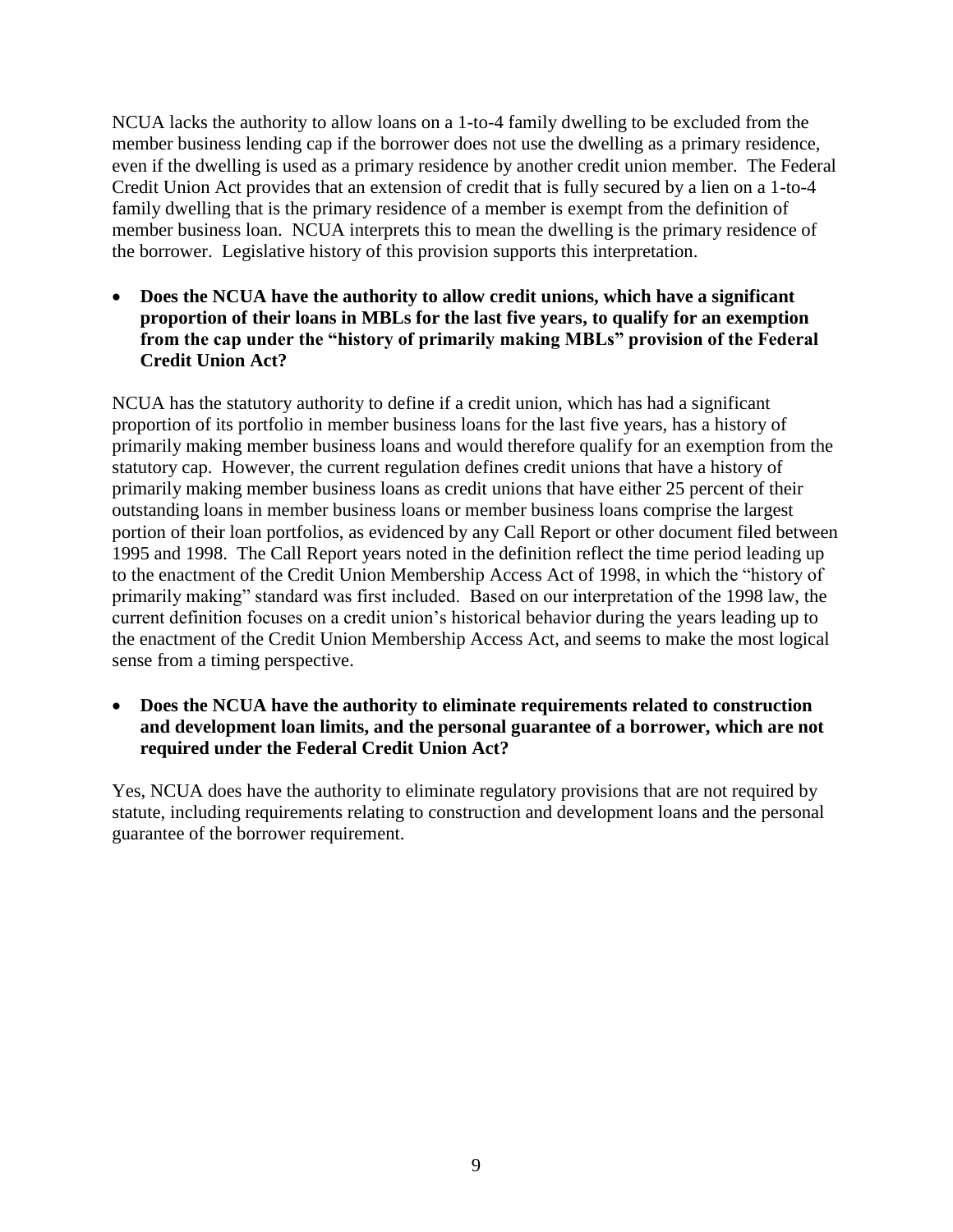#### **Questions for Michael J. McKenna, NCUA General Counsel, from Congressman Robert Pittenger**

 **Why has NCUA increased its overall budget size over the past seven years? During the past several years other agencies have had to tighten their belts, and it seems odd to see an agency not related to defense grow at six percent or more some years. Would NCUA please provide the committee with a detailed financial analysis supporting these increases over the seven-year period?**

In response to the recent financial crisis, NCUA's budgets over the past several years have increased. The NCUA Board made several responsible policy changes, each of which affected NCUA's budget needs.

There were two significant policy changes impacting the budget. The first eliminated the 18 month exam cycle and replacing it with an annual exam cycle with CAMEL code 3, 4, and 5 credit unions receiving even more frequent supervisory attention. The second had NCUA conduct annual insurance exams for state-chartered credit unions with assets over \$250 million in assets rather than the previous \$500 million asset threshold.

These new policies responded to material loss reviews by the independent NCUA Inspector General. The Inspector General's postmortem analyses of credit union failures found serious threats had developed at credit unions between examinations under the previous 18-month exam cycle. Failures could have been prevented and losses would have been significantly reduced with timelier onsite visits to detect and address material issues earlier.

These new policies required increased examiner hours, an expanded workforce needed to execute the necessary supervision tasks, and higher travel costs. However, the policy decisions worked as intended. NCUA minimized credit union failures and associated losses to the National Credit Union Share Insurance Fund.

By taking these actions, NCUA protected surviving credit unions and their members from paying for higher losses. The total 2009–2012 budget increase amount of \$59.0 million prevented up to \$1.1 billion in further losses credit unions would have had to pay for credit unions that were on the brink of failure.

The share of assets held in credit unions with CAMEL code ratings of 3, 4 or 5 increased nearly fourfold from historical norms during the height of the crisis. At the same time, the need to provide increased supervision of troubled credit unions increased NCUA budgets and outlays. Specifically, during the crisis the share of natural-person credit union assets associated with troubled CAMEL code 4 and 5 ratings more than quadrupled over historical norms, to a high point of more than 5 percent of industry assets—more than \$50 billion held in troubled credit unions.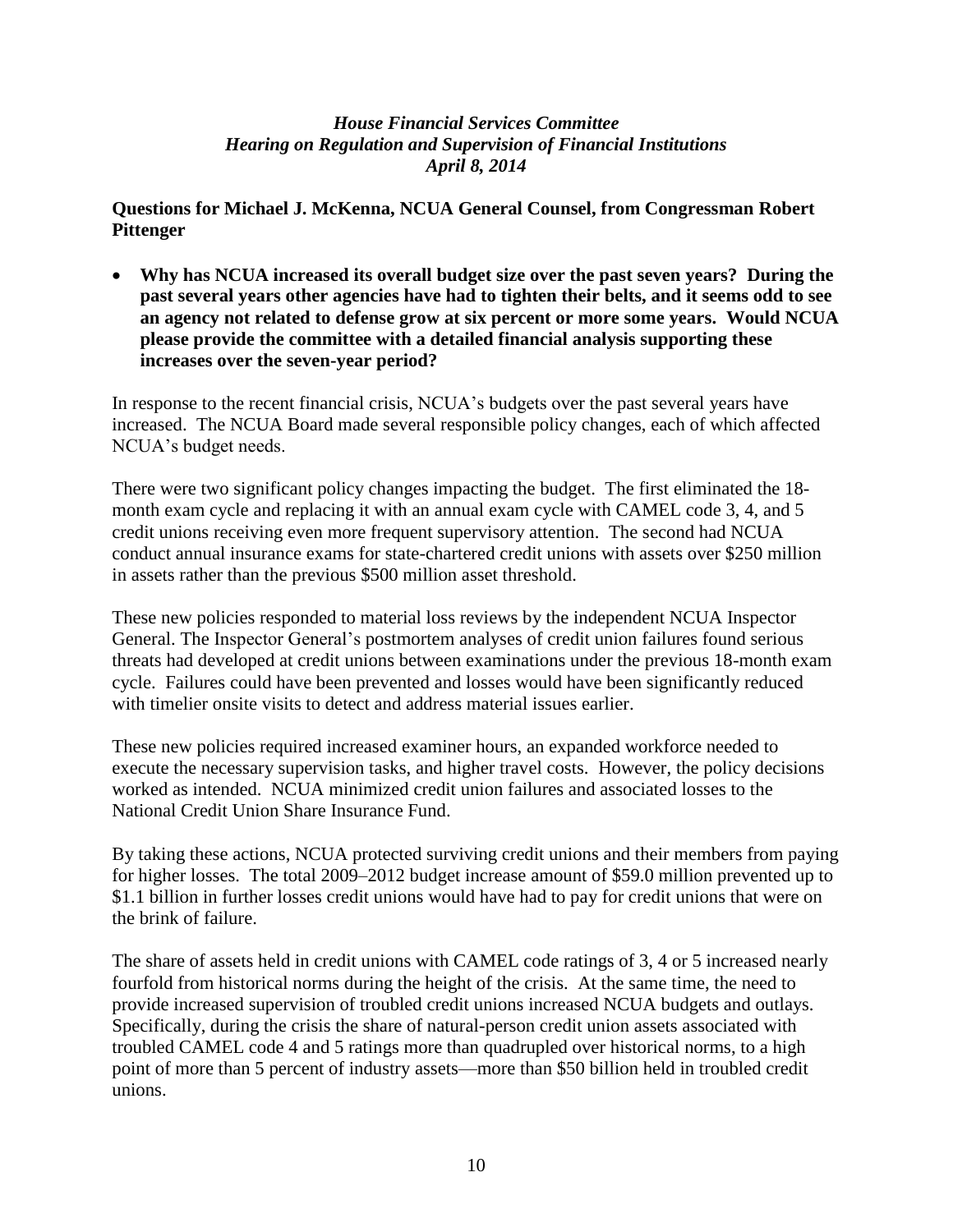Such combined failures could have overwhelmed the Share Insurance Fund and devastated the entire industry had NCUA not immediately dealt with the problems. NCUA enhanced supervision, while struggling credit unions stepped up and worked hard to improve their operating efficiencies. As a result of collective action by both the industry and regulators, coupled with a steady economic recovery, overall credit union metrics are improving today and the entire system is more resilient.

Continued vigilance and supervision are necessary to help return as many troubled credit unions to higher CAMEL ratings as possible, and prevent future losses to the Share Insurance Fund. NCUA's 2014 budget and those of recent years were a necessary means to accomplish the agency's statutory mission and maintain consumer confidence in the credit union system.

NCUA's budgets reflect core strategic goals which are consistent year-over-year in the agency's Strategic Plan. This plan focuses on maintaining a healthy credit union system and Share Insurance Fund to accomplish the agency's statutory mission and ensure continued consumer confidence in the credit union system.

During the expansionary economic cycle that occurred just before the recent recession, NCUA staff had decreased, even as the credit unions were growing in both size and complexity. Additionally, the NCUA budget remained essentially flat from 2001 to 2007. As the recent recession began and the number of troubled credit unions grew alarmingly, NCUA increased its budget. It is worth noting that any budget savings credit unions derived from those prerecessionary years were dwarfed by more than \$900 million in actual natural-person credit union losses that surviving federally insured credit unions paid for through the Share Insurance Fund from 2008 to 2012.

Looked at another way, for the last three years NCUA's budget expressed as a share of industry assets has remained essentially flat at just under \$250 per \$1 million of federally insured credit union assets. This ratio fell dramatically from \$330 per \$1 million in 2000 to a low point of \$210 per \$1 million. The chart below illustrates this point more clearly.



### **NCUA Budget Per \$1 Million in Credit Union System Assets**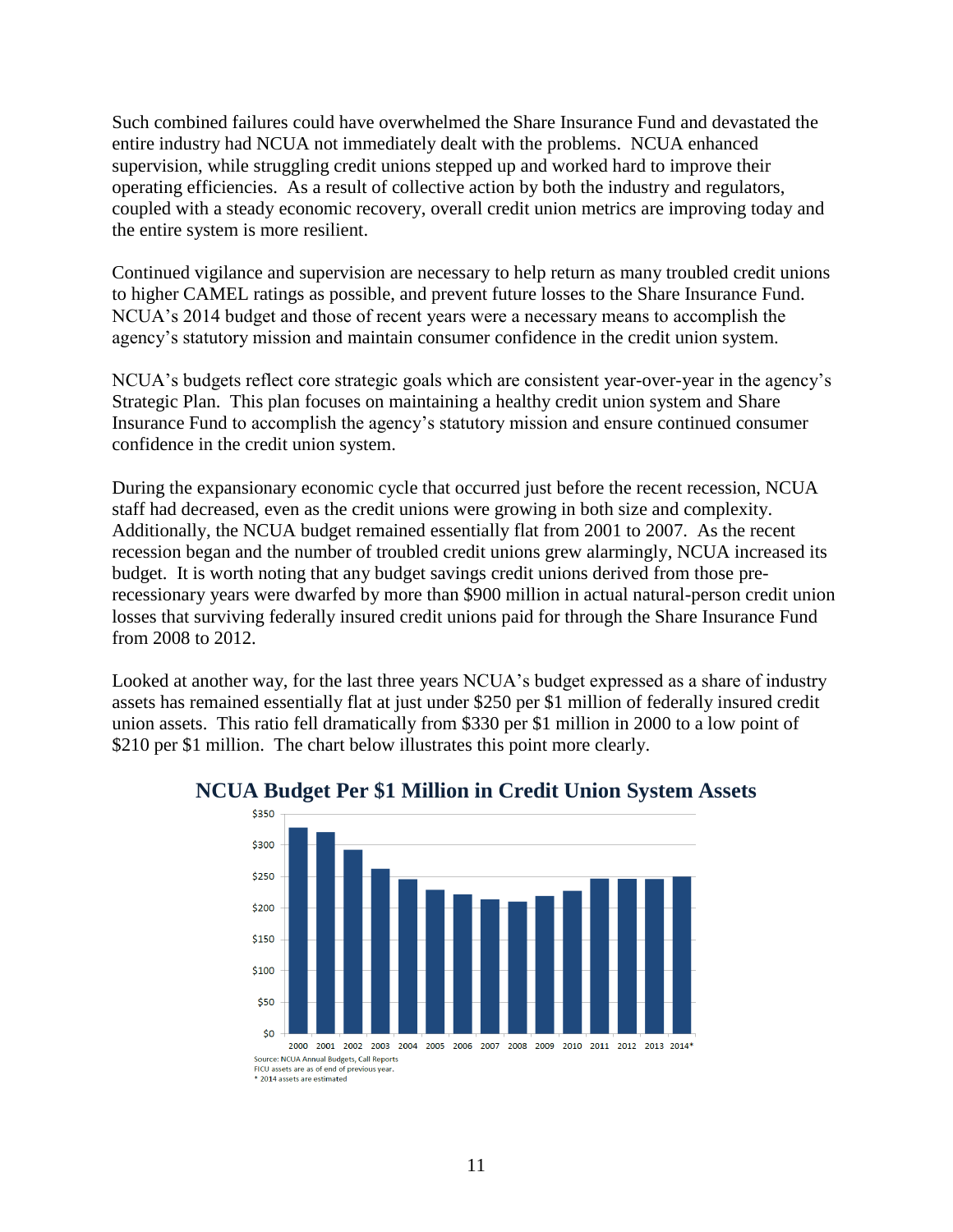Because of the dire situation, and similar to FDIC and other regulators of financial institutions, NCUA was forced to increase its budget to deal with these critical issues. Financial regulatory budgets have tended to be counter-cyclical. That is, when the economic cycle turned down, financial regulators staffed up. These increases, although necessary, also compounded the financial burden on many credit unions as they were facing mounting charge-off losses and weak earnings. So, rather than implementing immediate large budget increases similar to actions taken by other financial institutions regulators (some over 80 percent per year), NCUA strategically spread out necessary budget increases over multiple years. This approach steadily rebuilt NCUA resources at a measured pace to help minimize the funding burden on credit unions during the recession.

In addition, the NCUA Board has taken the approach that the budget is not intended to be strictly counter to economic cycles, thus only rising when crises occur. The Board is focused now on building optimum capacity when the economy and the industry is performing relatively well, in order to ensure long-term safety and soundness, and to keep pace with growing credit union complexity. By contrast, the counter-cyclical approach to reducing the budget during times of improved credit union performance would be like to laying off firefighters between fires. The NCUA Board's approach is intended to ensure the necessary resources are in place before the next crisis, which puts NCUA in the best position to reduce the risk of major losses in the future.

 **While I am back in the district, I still hear a number of complaints about the examination process. Whether this is a community bank or credit union—both believe the examiners are out of touch and are only there to do harm. Would you please explain the NCUA examination appeals process? Also, why do credit unions feel the agency's appeals process is inadequate and how many credit unions have been able to successfully appeal examiner decisions in the last year, last five years, and last seven years? Finally, how does the ombudsman function in terms of the examination process—especially in regards to representing the interests of credit unions? Would you please explain the NCUA examination appeals process?** 

NCUA has a multi-level appeals process consisting of informal and formal appeals avenues. Because we believe many concerns can be efficiently and effectively addressed with additional communication, the purpose of our appeals structure is to encourage immediate dialogue with the individuals most closely associated with local credit unions. We encourage credit unions to discuss concerns openly with their examiners and supervisory examiners, and most concerns are successfully handled in this way.

NCUA also realizes the importance of a formalized, independent appeals process for those instances where credit unions do not believe they are being adequately heard. Credit unions may therefore appeal formally in writing to their regional director within 30 days of receiving final reports. Upon receipt of an appeal, a regional director will conduct a review of the facts and respond formally in writing.

Additionally, Congress enacted the Riegle Community Development and Regulatory Improvement Act (Riegle Act) in 1994.<sup>1</sup> Section 309 of the Riegle Act required, among other

 $\overline{a}$ <sup>1</sup> See Public Law 103-325, §309(a), 108 Stat. 2160.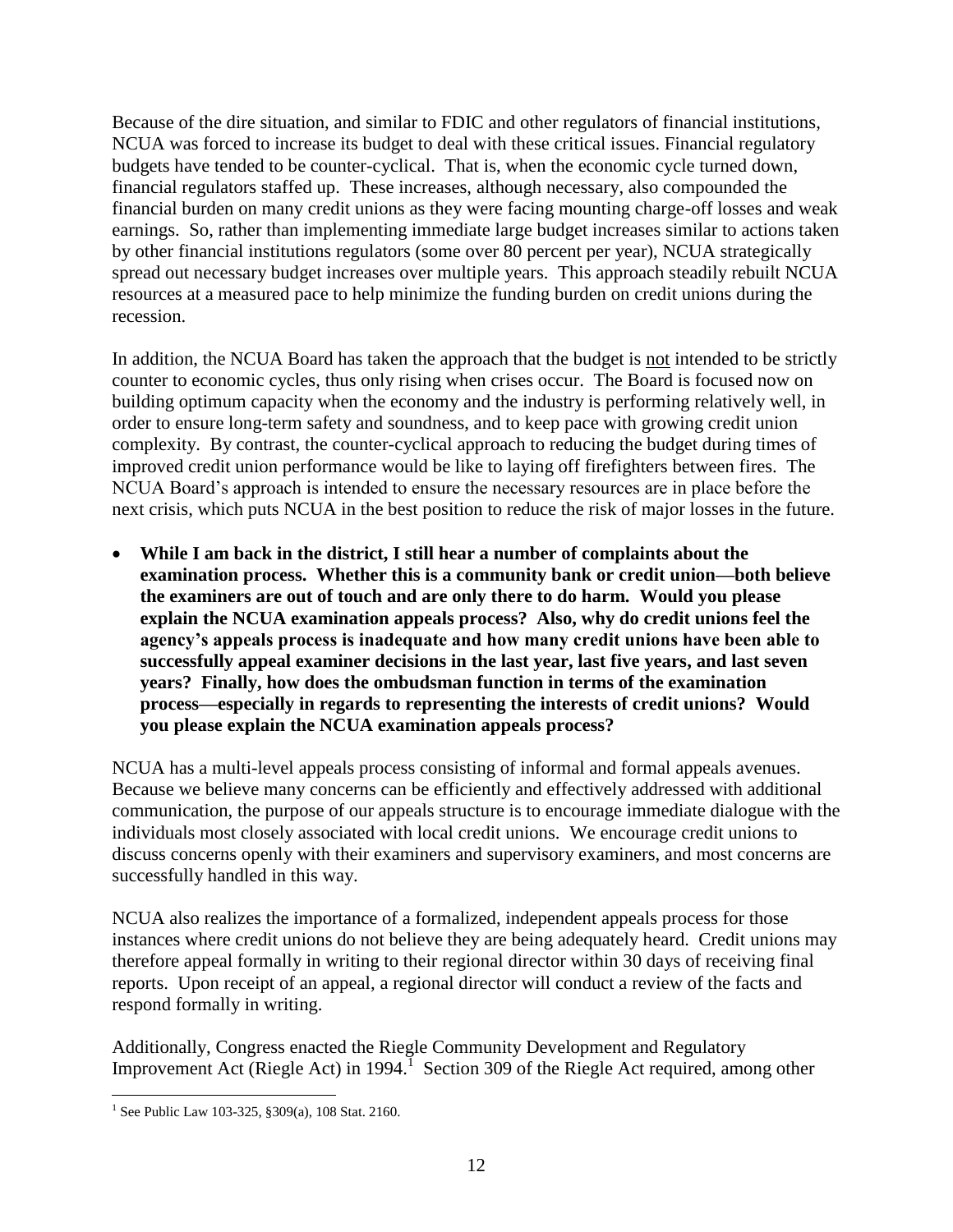things, that NCUA and the federal banking agencies each establish an independent appellate process to review material supervisory determinations. Specifically, the Riegle Act required the NCUA to establish "an independent intra-agency review process for material supervisory determinations, appoint an Ombudsman, and develop an alternative dispute resolution program." In response, the NCUA Board established a Supervisory Review Committee, created an Ombudsman position, and issued an alternative dispute resolution program policy statement.<sup>2</sup>

The Supervisory Review Committee is comprised of three independent members of the NCUA's senior staff, as appointed by the Chairman. The committee reconsiders and makes recommendations on material supervisory determinations. Supervisory determinations are limited to:

- o Appeals of composite CAMEL ratings of 3, 4, and 5 and all component ratings of those composite ratings;
- o The adequacy of Allowance for Loan and Lease Loss funding determinations; and
- o Loan classifications on loans that are significant as determined by the appealing credit union.

Credit unions may appeal Supervisory Review Committee decisions to the NCUA Board within 30 days of receiving the Supervisory Review Committee's decision.

To protect credit unions from reprisals, NCUA has a zero-tolerance retaliation policy. Examiners may not take action against a credit union for using any formal or informal appeal channel. If a supervisor discovers an examiner retaliated with unreasonable action against a credit union, that examiner will face disciplinary action. In addition to the appeal information outlined above, credit unions are provided contact information for NCUA's Office of General Counsel, Office of Examination and Insurance, and Office of the Inspector General as a part of every examination. Finally, NCUA has continuously maintained a zero-tolerance policy pertaining to retaliation.

In 2012, after conducting nationwide Listening Sessions with stakeholders NCUA took additional steps to enhance credit union management access to informal appeals process. We made changes to the examination report to include direct access information for the examiner-incharge, the field examiner, and the regional office for each credit union. We also placed field manager and examiner-in-charge contact information on the credit union online portal for each credit union. In addition, we changed the examination cover page to outline the steps and all options for the informal and formal appeals process, and incorporated those steps and contacts into the examination report cover documents.

 **Also, why do credit unions feel the agency's appeals process is inadequate and how many credit unions have been able to successfully appeal examiner decisions in the last year, last five years, and last seven years?**

 $\overline{a}$ 

<sup>&</sup>lt;sup>2</sup> See 61 FR 11433-34 (March 20, 1996). Section 309(e) of the Riegle Act envisioned the use of alternative dispute resolution methods to resolve claims against insured credit unions for which NCUA has been appointed conservator or liquidating agent; actions taken by NCUA in its capacity as conservator or liquidating agent; and any other issue for which the NCUA Board determines that alternative dispute resolution would be appropriate. See NCUA Rules and Regulations at 12 CFR §709.8(c).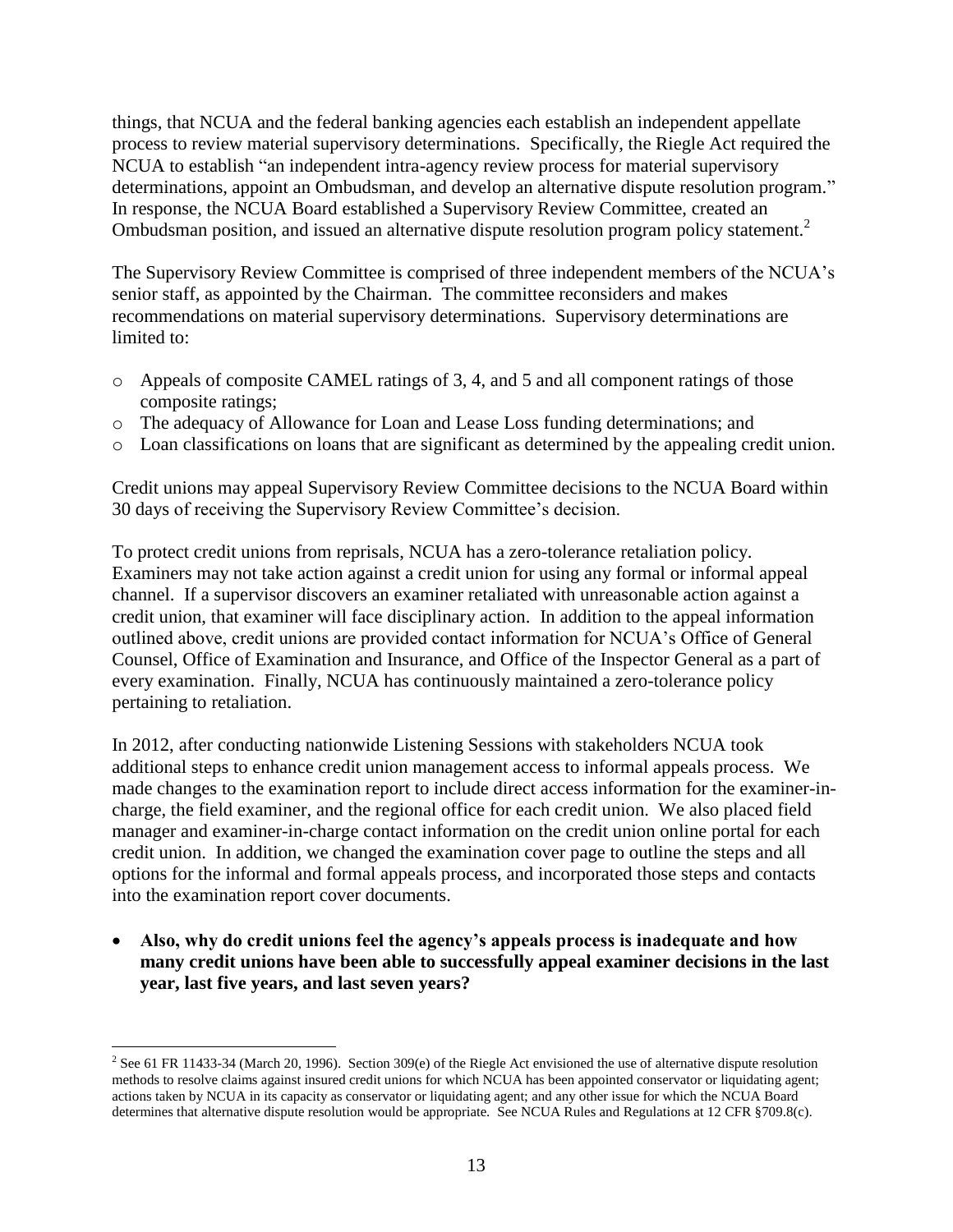While we do not track the number of informal appeals resolved with credit unions, we know that very few are not able to be resolved at the lowest levels.

Frequently, we receive indirect information that credit unions fail to appeal an examination issue because they fear retaliation. However, there is no evidence of retaliation, despite our continued outreach during the last several years to obtain more information about such concerns. We maintain a very aggressive communication expectation with our examiners and field supervisors. Our informal conflict management process encourages immediate communication and resolution at the earliest possible time and with the individuals with the greatest working relationship and institutional knowledge (the examiner-in-charge and field supervisor). We believe the vast majority of issues and concerns raised are resolved early in the process and before they become formal appeals.

During the last year, NCUA's Supervisory Review Committee has considered no appeals. For the last five years between 2010 and 2014, there have been seven appeals, and for the last seven years between 2008 and 2014, there have been eight appeals. None of the exam appeals have been decided in favor of the credit union. The years are based on the dates the examination appeal was received, not when the final decision was rendered.

#### **Finally, how does the ombudsman function in terms of the examination process especially in regards to representing the interests of credit unions?**

In a Board Action Memorandum approved by the NCUA Board on March 13, 1995, the Board established an Ombudsman position. In the memorandum, the Board stated that the Ombudsman position would be held by an existing NCUA employee appointed by the Chairman; the functions of the position would be collateral to the appointee's current duties; and the Ombudsman would report to the Board. In addition, the Board authorized the appointee to act independently of NCUA program functions and to have access to agency records. The Board further authorized the Ombudsman to keep confidential any information and material obtained as a result of investigating complaints.

NCUA's Ombudsman investigates complaints and recommends solutions. These complaints must relate to regulatory issues that cannot be resolved at the operationally at the regional level. The Ombudsman assists in resolving problems by helping the complainant to define options and by recommending actions to the parties involved, but the Ombudsman cannot at any time decide on matters in dispute or advocate the position of the complainant, NCUA or other parties.

The Ombudsman does not handle any matter:

- o subject to formal review as set forth in NCUA regulations or NCUA interpretative rulings and policy statements;
- o involving an enforcement action where a notice of charges has been filed;
- o in litigation;
- o involving a conservatorship or liquidation; or
- o within the Inspector General's jurisdiction.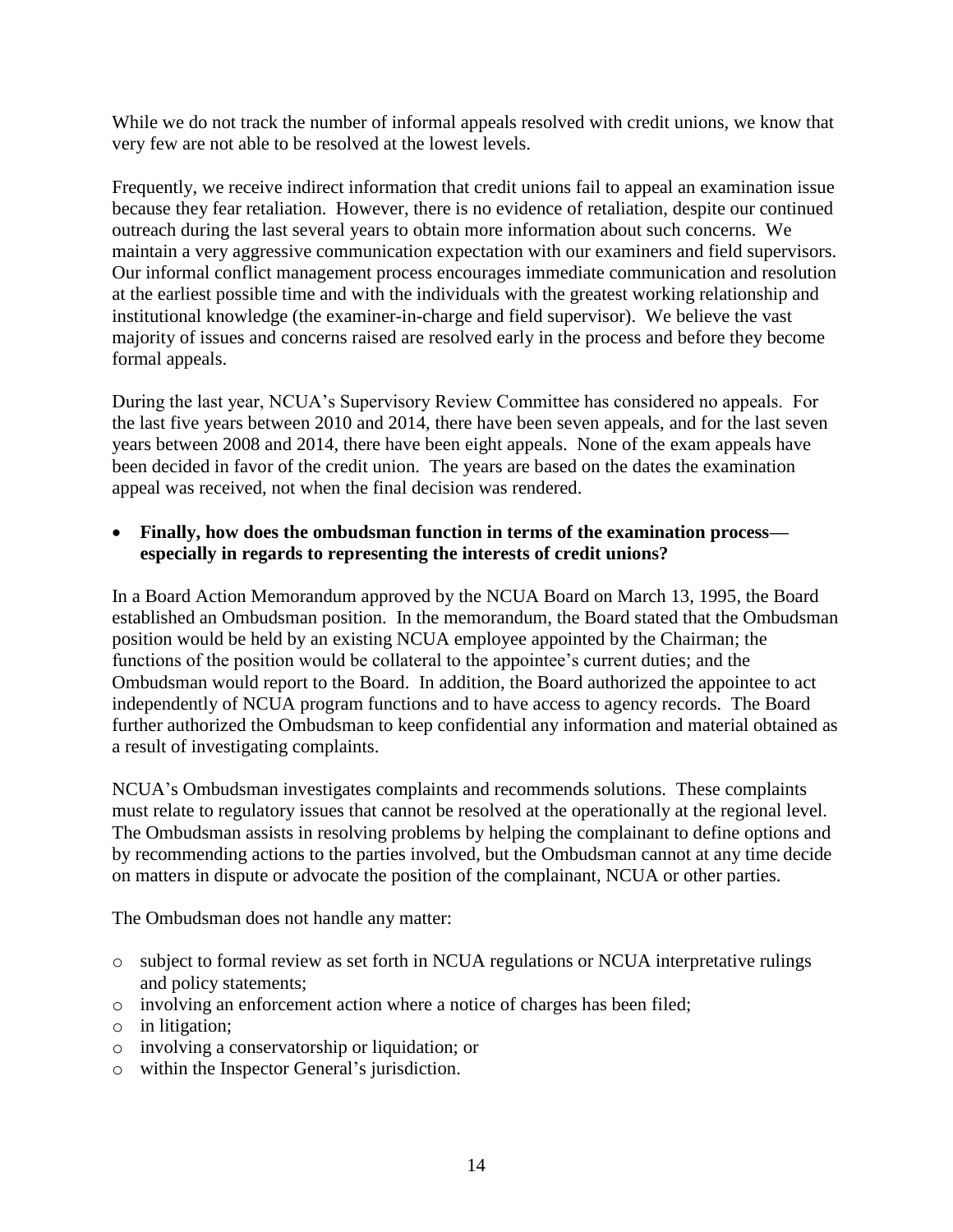The Ombudsman will make recommendations to appropriate agency officials for systemic changes to deal with recurring problems revealed through investigations.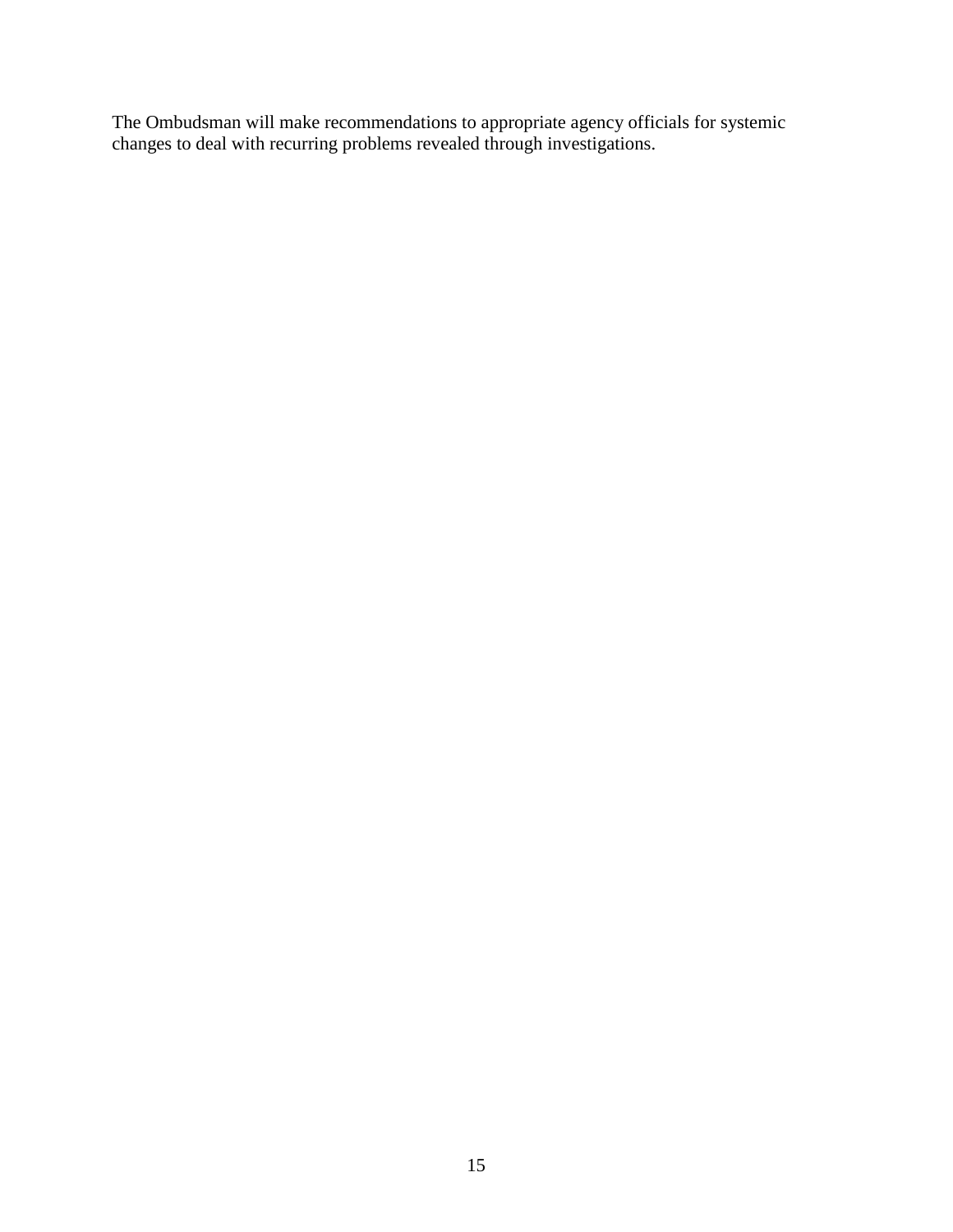**Questions for Michael J. McKenna, NCUA General Counsel, from Congressman Mick Mulvaney**

 **Mr. McKenna, I understand that the National Credit Union Administration (NCUA) releases audits, financial statements and data regarding its operating budget, the National Credit Union Share Insurance Fund (NCUSIF), Central Liquidity Facility (CLF), and the Temporary Corporate Credit Union Stabilization Fund (TCCUSF). These reports only show aggregated figures instead of line-by-line or other breakdowns of expenditures. In the interest of budget transparency, I am curious to know why NCUA releases only aggregate figures and not more specific, line by line details regarding these expenses? Would you please share a more detailed breakdown of the NCUA operating budget and above-referenced accounts with this Committee?**

NCUA formulates the agency's Operating Budget using zero-based budgeting techniques in which every expense must be justified each year. The budget is formulated from input provided by NCUA program offices, vetted through the Executive Director, and presented to the NCUA Board for approval annually at the November open Board meeting. The Operating Budget is subsequently adjusted at the open Board meeting each July based on a mid-year financial analysis. Based on this analysis, funds may be returned to the credit unions in the form of reduced credit union assessments the following year.

A portion of the Operating Budget is reimbursed from the National Credit Union Share Insurance Fund through the Overhead Transfer Rate. The share of the Operating Budget paid for by the Share Insurance Fund is also presented to the Board for approval at the open November Board meeting.

The Temporary Corporate Credit Union Stabilization Fund follows a similar budget formulation and presentation process with its annual budget presented to the Board at the December open Board meeting.

NCUA is committed to budget transparency. The annual budget, mid-year adjustment, and Overhead Transfer Rate are formally presented to the Board by Board Action Memorandums. The memorandums, as well as transcripts and videos of the open Board meetings, are available on at [www.ncua.gov.](http://www.ncua.gov/) In addition, NCUA posts [NCUA budget and supplemental material,](http://www.ncua.gov/about/Pages/Budget2013.aspx) providing additional budget detail.

All of NCUA's funds are included in the President's Budget. The budget for the Central Liquidity Fund Budget is presented in the President's Budget as part of the annual discretionary budget.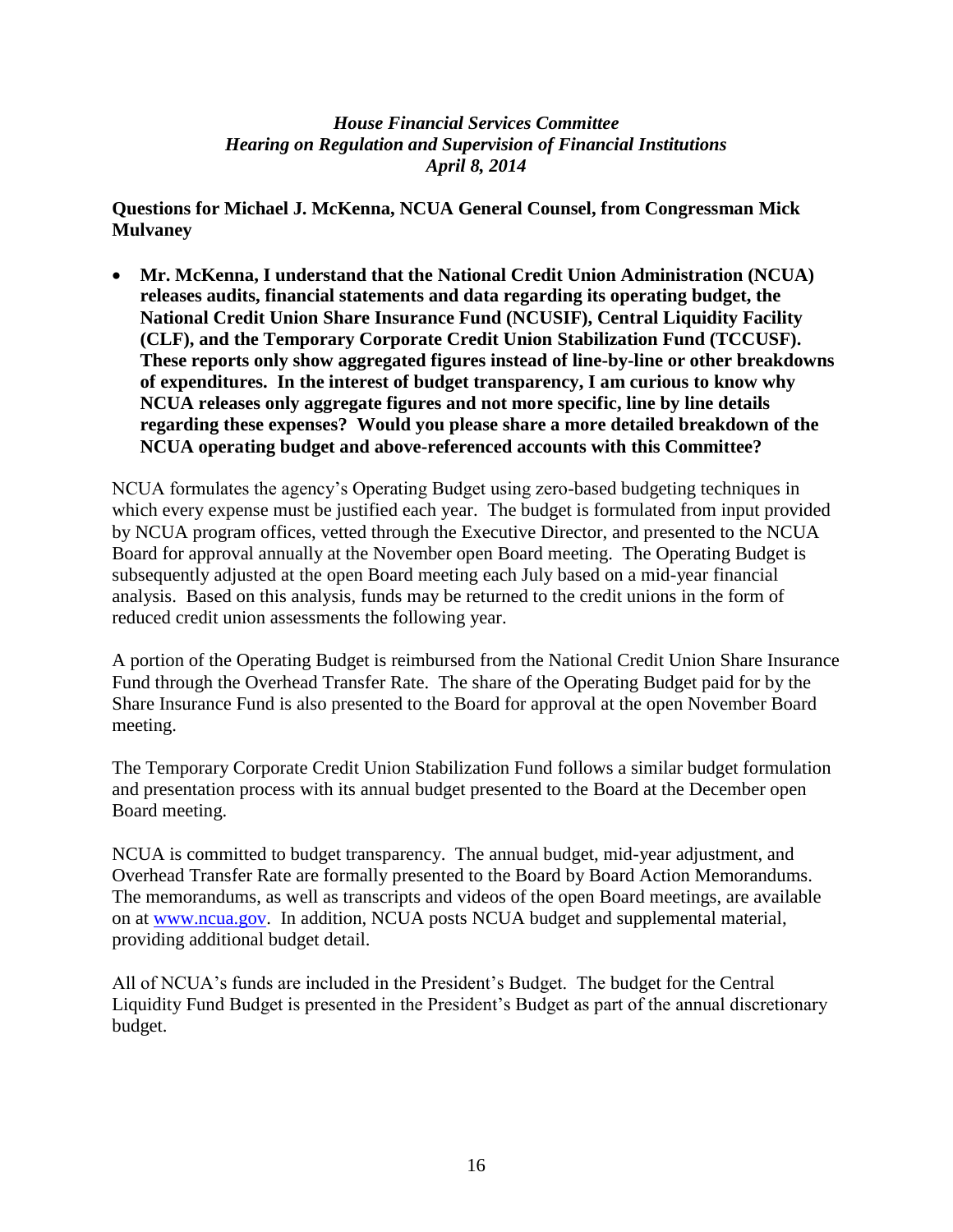**Questions for Michael J. McKenna, NCUA General Counsel, from Congressman Scott Garrett**

 **I'm interested in the Agencies' positions regarding the non-bank SIFI designation process. Specifically, are there rules, regulations or statutory language that restrict FSOC voting members (the Agencies' principals) from meeting with firms that are under consideration for non-bank SIFI designation? Does the firm under consideration meet with the FSOC voting members, including Chair Yellen, Comptroller Curry, Chairman Gruenberg, and Chairman Matz before voting on a Notice of Proposed Designation (NPD) or is it after such a vote? It's my understanding that the process, thus far, has not included an opportunity for a firm to make their case that they are not systemic to the FSOC voting members prior to the FSOC voting to designate a firm via a NPD. Do the Agencies support the opportunity for a firm to meet with FSOC voting members prior to a NPD vote, if the firm requests such opportunity? If not, please explain why any of the Agencies opposes the opportunity for a firm to meet with Agency principals prior to their vote on a NPD.** 

Your first question asked if are there rules, regulations or statutory language that restrict FSOC voting members from meeting with firms that are under consideration for a non-bank systemically important financial institution designation. There are no such restrictions. Member agencies are allowed to make their own determinations about meetings. Many member agencies have chosen to limit discussions with firms under Stage 3 consideration on topics related to designation. The purpose of these limitations is to ensure member agencies are receiving the same set of information. NCUA has followed this process.

The designation process gives firms the opportunity for a hearing after the Notice of Proposed Designation and prior to a vote on designation. This timing is appropriate because after the Notice of Proposed Designation the firm is provided with the FSOC brief and therefore has an opportunity to discuss and rebut key arguments.

Finally, you asked whether the Agencies would support the opportunity for a firm to meet with FSOC voting members prior to a NPD vote, if the firm requests such opportunity. NCUA believes the process is working effectively. A firm under consideration recently requested the opportunity to meet with the voting members. In order to maintain consistency with the process laid out in the rule, they decided to hold a joint meeting between the firm and the FSOC Deputies. This meeting provided the firm with an opportunity to make their key arguments in person.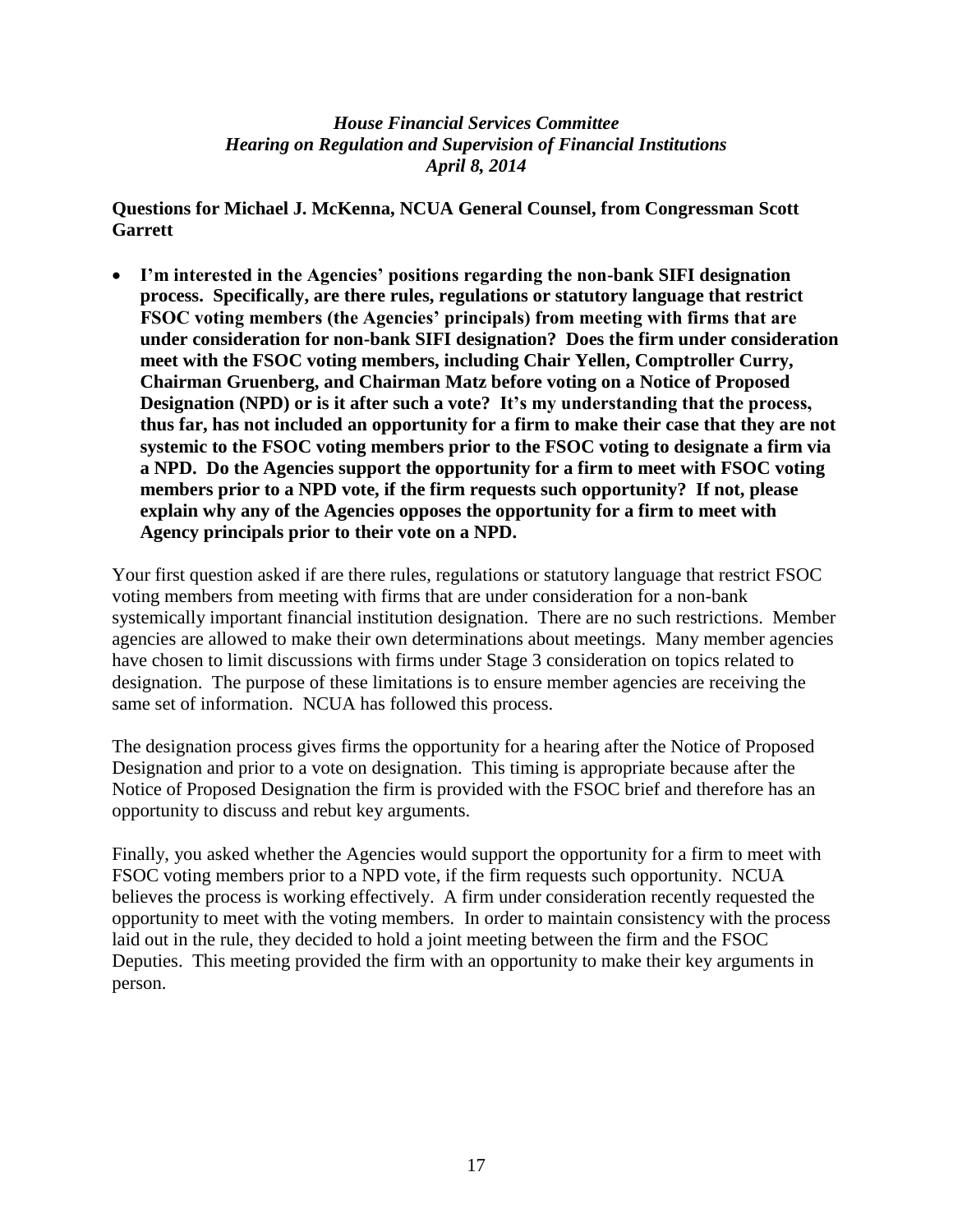**Questions for Michael J. McKenna, NCUA General Counsel, from Congressman Michael Fitzpatrick**

 **I hear a lot of concerns from credit unions about the NCUA budget. In 2014, the NCUA proposed a 6.7% budget increase over last year, and that this is at least the fifth year in a row that the agency's budget has increased over 5%. This seems to be contrary to many areas in government where agencies are tightening their belts and facing cuts. It is my understanding that a majority of the budget is funded through assessments on credit unions, meaning that these budget increases are taking more money from institutions that might otherwise use it to make an auto loan or a home loan to a family who needs it.**

**In order to better understand the agency's budget and the need for these increases, please share with us line-by-line or other further detail breakdowns of the agency's expenditures for both 2013 and 2014, including the operating budget and any funds under the agency's control. Is this detailed information shared with credit unions, either at the time when the budget is released, or at the end of the year. If not, why not? Wouldn't great transparency be a good thing when the agency is asking for increases?**

NCUA operates on a calendar-year basis for its budget and collects fees from federal credit unions with assets over \$1 million to fund the agency's operations. The NCUA Board sets these rates annually in an open meeting. NCUA uses the operating fees to pay the costs of regulating federal credit unions. For 2014, the Board approved an 18.4 percent decrease in the fee rate.

The NCUA budget fulfills two statutory responsibilities. First, it protects the safety and soundness of the credit union system. Second, it seeks comparability in pay and benefits for NCUA employees compared with other federal financial services regulators. To ensure we have the resources needed to protect safety and soundness, we must follow a fundamental principle: As credit union assets grow, the NCUA budget needs to grow as well. In particular, as credit unions grow larger and more complex, exam hours to supervise credit unions will increase. In response to the 2008 financial crisis, the NCUA budget increased commensurately with credit union asset growth. That said the NCUA budget as a share of credit union assets is lower now than in the year 2000.

NCUA takes the stewardship of its budget very seriously. The 2014 budget reflects the demands of a \$1.1 trillion industry, a changing regulatory environment, and our determination to fulfill NCUA's mission while making prudent use of available resources. NCUA continues to properly compensate staff who keep NCUA running and keep credit unions safe and sound. We also need to achieve pay comparability with all federal financial agencies, so we can attract and retain qualified employees. While NCUA employees did not receive a base salary increase for the past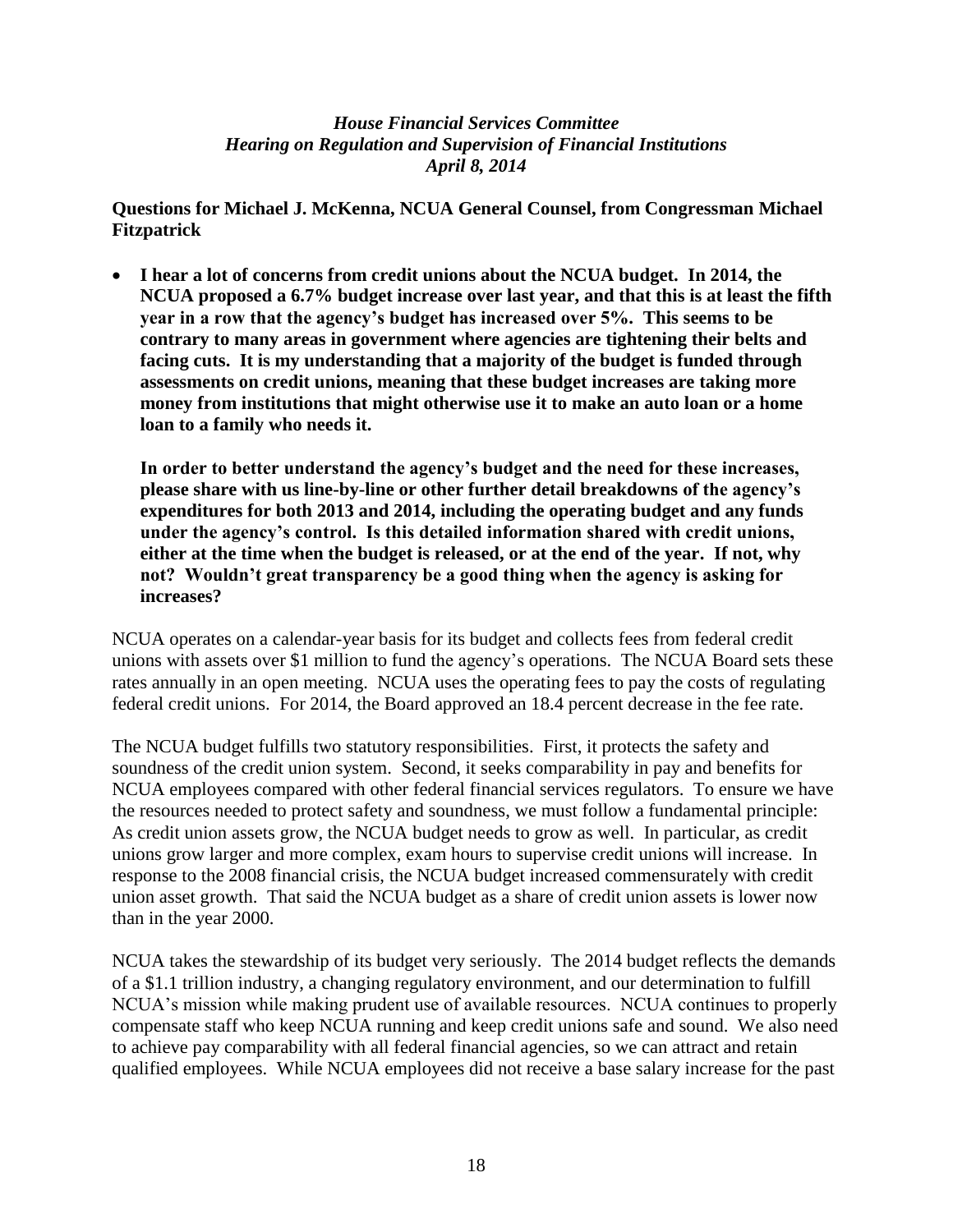two or three years, the 2014 budget reflects the compensation negotiated in NCUA's current collective bargaining agreement.

The NCUA Board approves the annual operating fund budget during the November open Board meeting each year. The Board revisits the budget in July when it makes adjustments based on actual year-to-date spending. Funds are often returned to the credit unions the following year in the form of reduced credit union assessments.

All open Board meeting videos and transcripts are available at [www.ncua.gov,](http://www.ncua.gov/) including supplemental material about the NCUA Budget to provide greater transparency. Below is a summary of the 2013 budget, actual 2013 spending, and the 2014 Budget:

| Category                         | 2013              |    | 2013        |     | 2014          |  |
|----------------------------------|-------------------|----|-------------|-----|---------------|--|
|                                  | <b>Budget</b>     |    | Actual      |     | <b>Budget</b> |  |
| <b>Employee Pay and Benefits</b> | \$<br>183,601,304 | \$ | 177,728,300 | \$  | 194,632,214   |  |
| Travel                           | 27,861,782        |    | 27,163,125  |     | 28,514,578    |  |
| Rent, Communications             |                   |    |             |     |               |  |
| & Utilities                      | 5,296,397         |    | 4,870,829   |     | 5,615,191     |  |
| Administrative                   | 13,610,236        |    | 11,712,633  |     | 15,393,236    |  |
| <b>Contracted Services</b>       | 21,017,372        |    | 20,978,025  |     | 24,135,077    |  |
| Total                            | 251,387,091       |    | 242,452,912 | \$. | 268,290,296   |  |

Although the NCUA budget increased by 6.7 percent in 2014 over the prior year, for the last three years NCUA's budget expressed as a share of industry assets has remained essentially flat at just under \$250 per \$1 million of federally insured credit union assets. This ratio fell dramatically from \$330 per \$1 million in 2000 to a low point of \$210 per \$1 million. The chart below illustrates this point more clearly.



# **NCUA Budget Per \$1 Million**